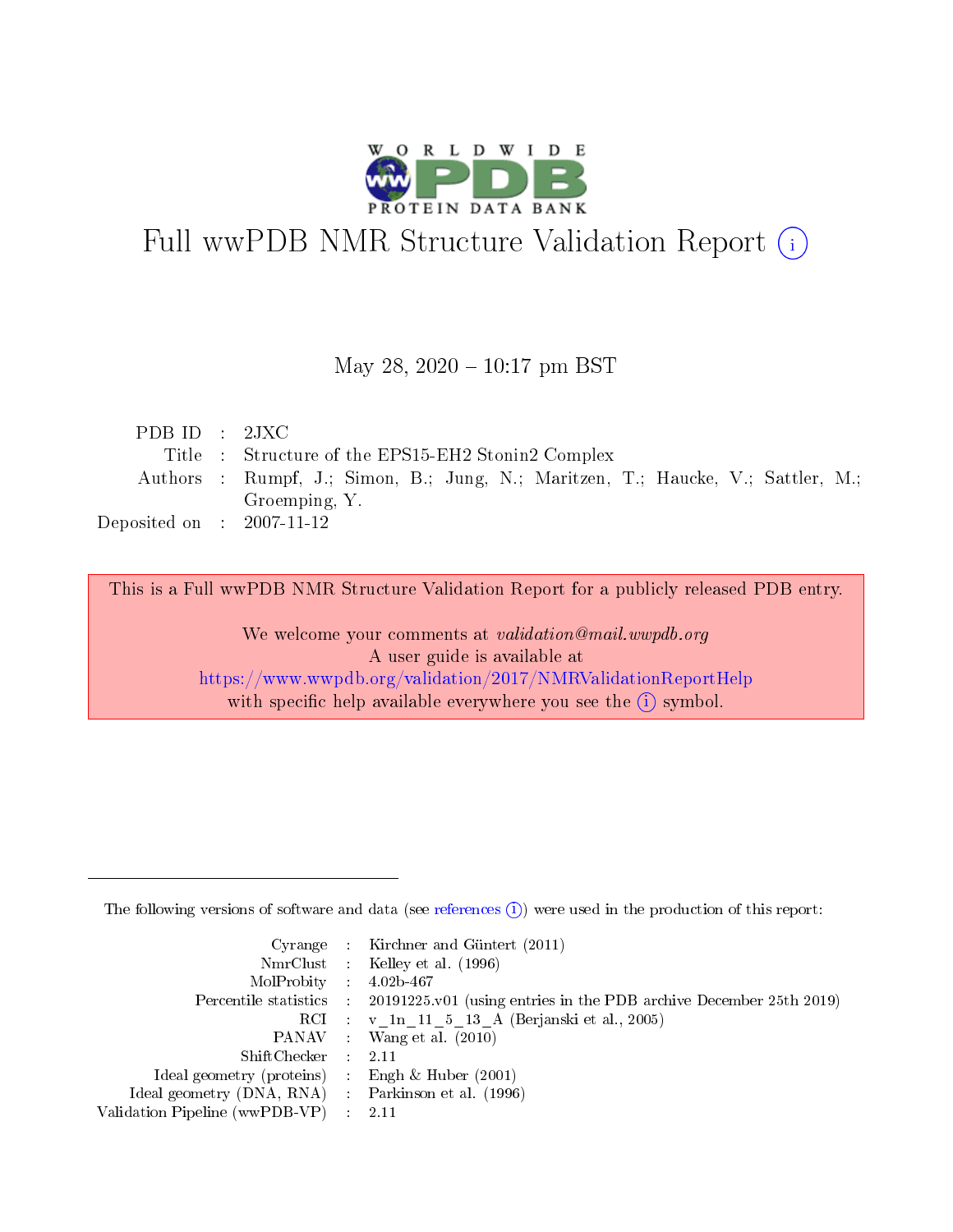## 1 [O](https://www.wwpdb.org/validation/2017/NMRValidationReportHelp#overall_quality)verall quality at a glance  $(i)$

The following experimental techniques were used to determine the structure: SOLUTION NMR

The overall completeness of chemical shifts assignment was not calculated.

Percentile scores (ranging between 0-100) for global validation metrics of the entry are shown in the following graphic. The table shows the number of entries on which the scores are based.



| Metric                | ( $\#\mathrm{Entries}$ ) | $(\#Entries)$ |  |
|-----------------------|--------------------------|---------------|--|
| Clashscore            | 158937                   | 12864         |  |
| Ramachandran outliers | 154571                   | 11451         |  |
| Sidechain outliers    | 154315                   | 11428         |  |

The table below summarises the geometric issues observed across the polymeric chains and their fit to the experimental data. The red, orange, yellow and green segments indicate the fraction of residues that contain outliers for  $>=3, 2, 1$  and 0 types of geometric quality criteria. A cyan segment indicates the fraction of residues that are not part of the well-defined cores, and a grey segment represents the fraction of residues that are not modelled. The numeric value for each fraction is indicated below the corresponding segment, with a dot representing fractions  $\epsilon = 5\%$ 

| Mol | ${\bf Chain}$ | Length  | Quality of chain |     |     |  |
|-----|---------------|---------|------------------|-----|-----|--|
|     |               | $100\,$ | 39%              | 51% | 5%  |  |
|     |               | 40      | 11%<br>27%       | 51% | 11% |  |

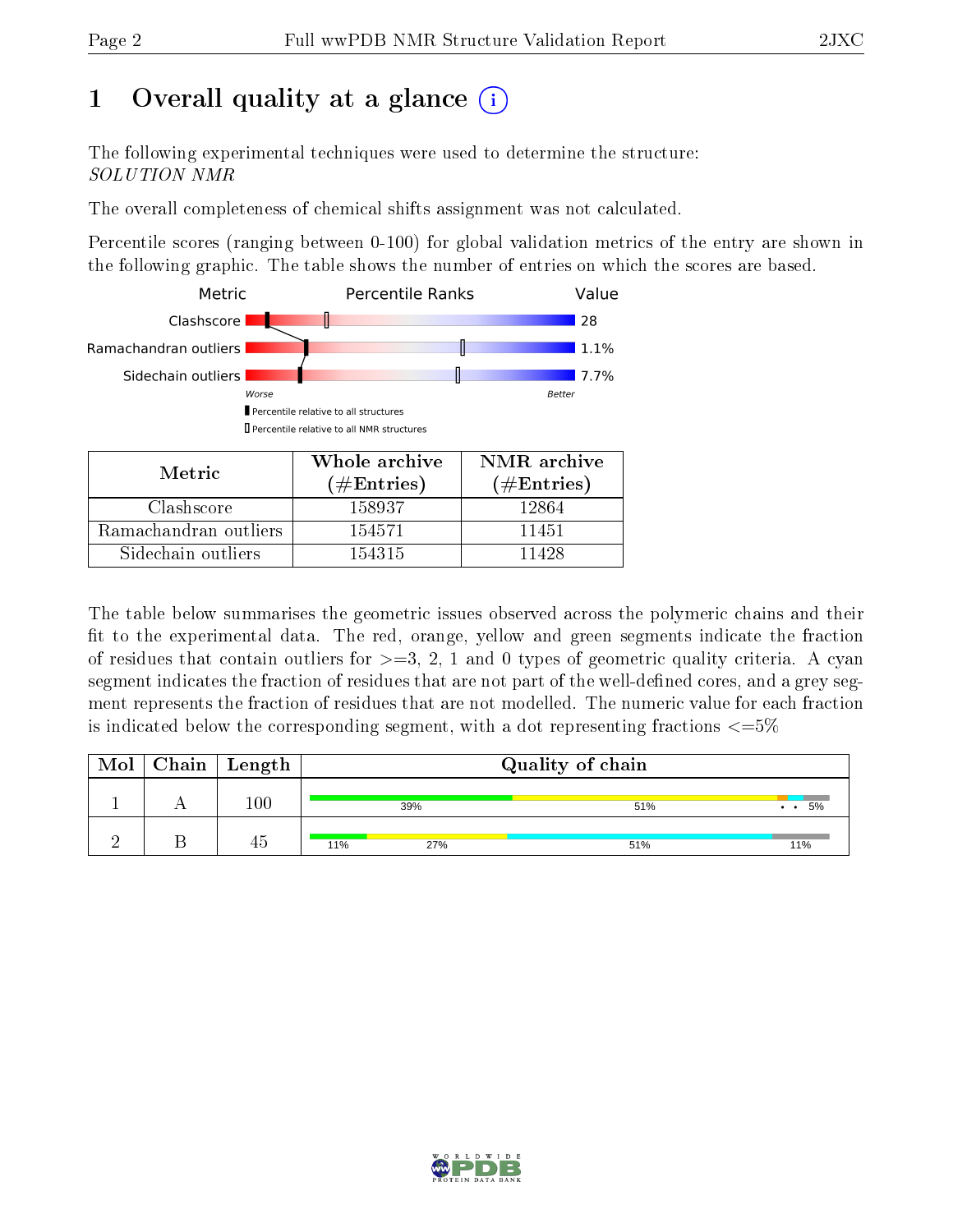## 2 Ensemble composition and analysis  $(i)$

This entry contains 10 models. Model 7 is the overall representative, medoid model (most similar to other models). The authors have identified model 1 as representative, based on the following criterion: lowest energy.

The following residues are included in the computation of the global validation metrics.

| Well-defined (core) protein residues                                            |                              |      |  |  |  |  |  |
|---------------------------------------------------------------------------------|------------------------------|------|--|--|--|--|--|
| Backbone RMSD (A)   Medoid model  <br>Well-defined core   Residue range (total) |                              |      |  |  |  |  |  |
|                                                                                 | $A:121-A:212$ , B:309-B:317, | 0.27 |  |  |  |  |  |
|                                                                                 | B:325-B:332 (109)            |      |  |  |  |  |  |

Ill-defined regions of proteins are excluded from the global statistics.

Ligands and non-protein polymers are included in the analysis.

The models can be grouped into 2 clusters. No single-model clusters were found.

| Cluster number | Models            |  |  |
|----------------|-------------------|--|--|
|                | 2, 3, 4, 5, 6, 7, |  |  |
|                |                   |  |  |

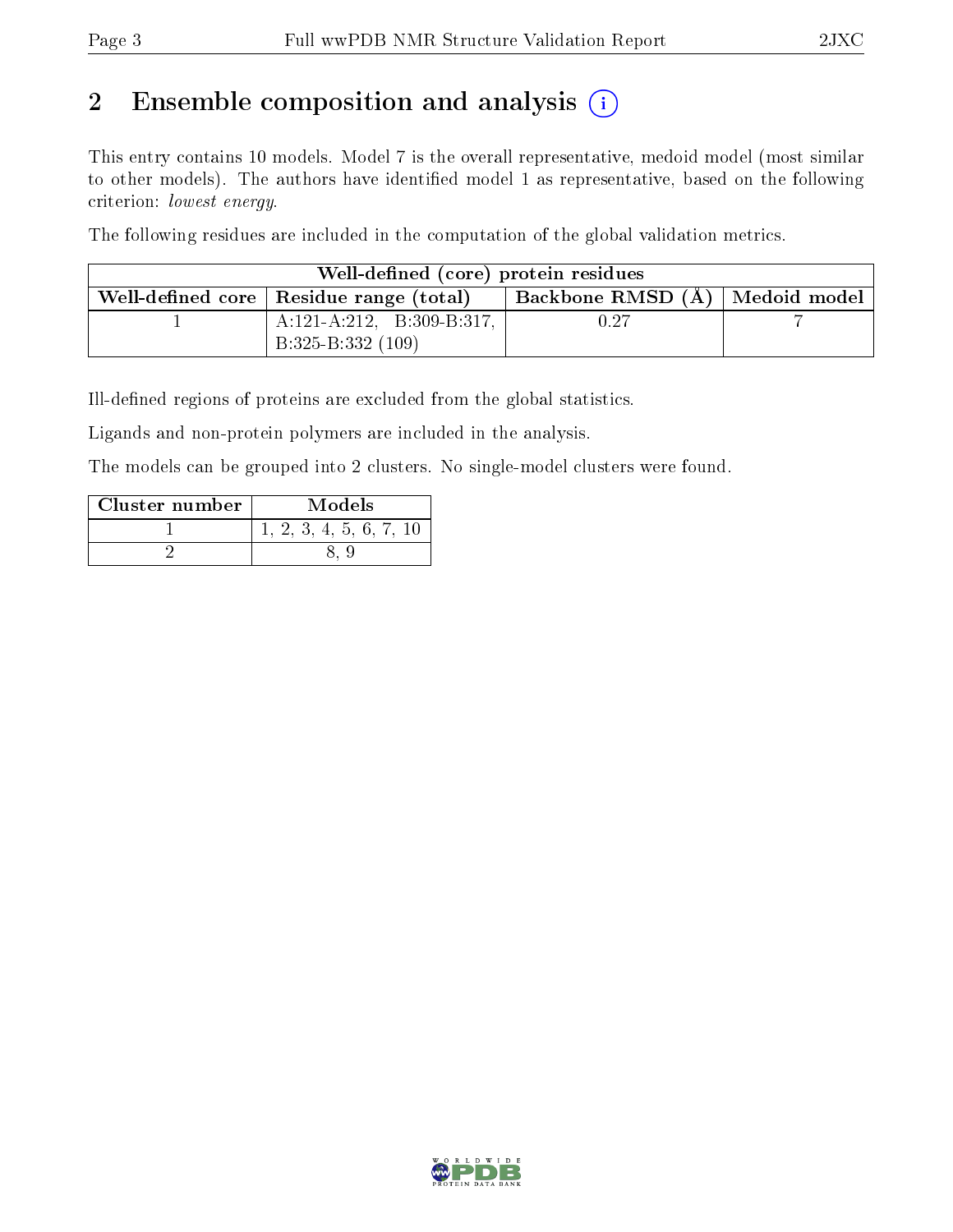## 3 Entry composition (i)

There are 3 unique types of molecules in this entry. The entry contains 2119 atoms, of which 1050 are hydrogens and 0 are deuteriums.

• Molecule 1 is a protein called Epidermal growth factor receptor substrate 15.

| Mol | Chain | Residues | $\rm{Atoms}$ |     |     |     |     | $\operatorname{Trace}$ |  |
|-----|-------|----------|--------------|-----|-----|-----|-----|------------------------|--|
|     |       |          | l'otal       |     |     |     |     |                        |  |
|     |       | 95       | 1496         | 484 | 753 | 118 | 137 |                        |  |

There are 5 discrepancies between the modelled and reference sequences:

| Chain |      | Residue   Modelled   Actual | Comment                            | Reference |
|-------|------|-----------------------------|------------------------------------|-----------|
|       | -116 | GLY.                        | EXPRESSION TAG   UNP P42566        |           |
|       | 117  | <b>PRO</b>                  | EXPRESSION TAG   UNP P42566        |           |
|       | 118  | LEU                         | EXPRESSION TAG   UNP P42566        |           |
|       | 119  | GLY                         | <b>EXPRESSION TAG   UNP P42566</b> |           |
|       | 120  | SER.                        | EXPRESSION TAG   UNP P42566        |           |

Molecule 2 is a protein called Stonin-2.

| Mol | Chain   Residues | $\rm{Atoms}$ |     |     |     | $\operatorname{Trace}$ |  |
|-----|------------------|--------------|-----|-----|-----|------------------------|--|
|     |                  | $\rm Total$  |     |     |     |                        |  |
|     | 40               | ດາາ          | 206 | 297 | -53 | 66                     |  |

There are 5 discrepancies between the modelled and reference sequences:

| Chain | Residue | Modelled   | Actual | Comment                            | Reference |
|-------|---------|------------|--------|------------------------------------|-----------|
|       | 296     | <b>GLY</b> |        | <b>EXPRESSION TAG</b>   UNP Q8WXE9 |           |
|       | 297     | <b>PRO</b> |        | EXPRESSION TAG UNP Q8WXE9          |           |
|       | 298     | <b>LEU</b> |        | <b>EXPRESSION TAG</b> UNP Q8WXE9   |           |
|       | 299     | <b>GLY</b> |        | <b>EXPRESSION TAG UNP Q8WXE9</b>   |           |
|       | 300     | <b>SER</b> |        | <b>EXPRESSION TAG</b> UNP Q8WXE9   |           |

Molecule 3 is CALCIUM ION (three-letter code: CA) (formula: Ca).

|  | $Mol$   Chain   Residues | Atoms       |
|--|--------------------------|-------------|
|  |                          | Total<br>Cа |

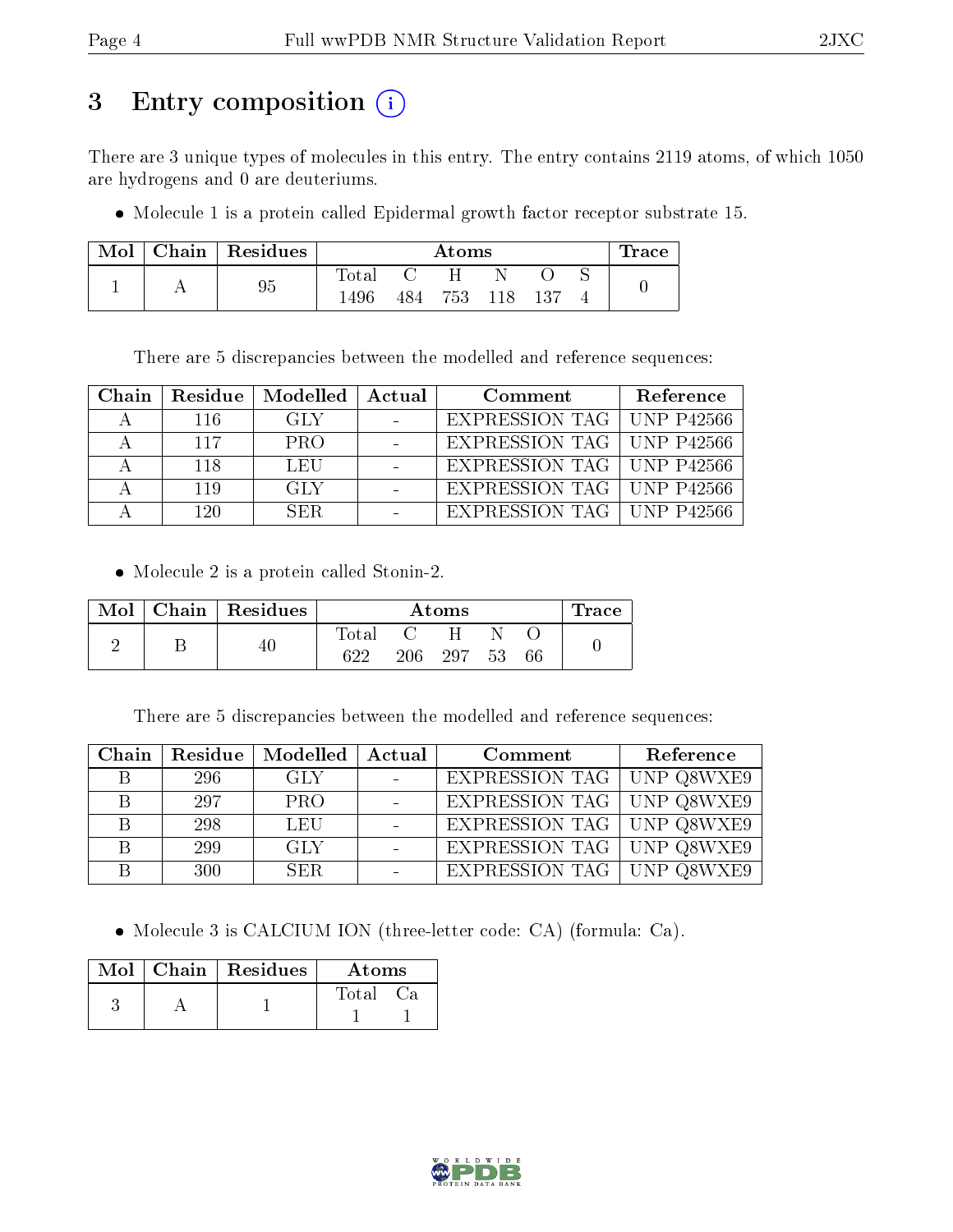## 4 Residue-property plots  $\binom{1}{1}$

## <span id="page-4-0"></span>4.1 Average score per residue in the NMR ensemble

These plots are provided for all protein, RNA and DNA chains in the entry. The first graphic is the same as shown in the summary in section 1 of this report. The second graphic shows the sequence where residues are colour-coded according to the number of geometric quality criteria for which they contain at least one outlier: green  $= 0$ , yellow  $= 1$ , orange  $= 2$  and red  $= 3$  or more. Stretches of 2 or more consecutive residues without any outliers are shown as green connectors. Residues which are classified as ill-defined in the NMR ensemble, are shown in cyan with an underline colour-coded according to the previous scheme. Residues which were present in the experimental sample, but not modelled in the final structure are shown in grey.

• Molecule 1: Epidermal growth factor receptor substrate 15



### 4.2 Scores per residue for each member of the ensemble

Colouring as in section [4.1](#page-4-0) above.

#### 4.2.1 Score per residue for model 1



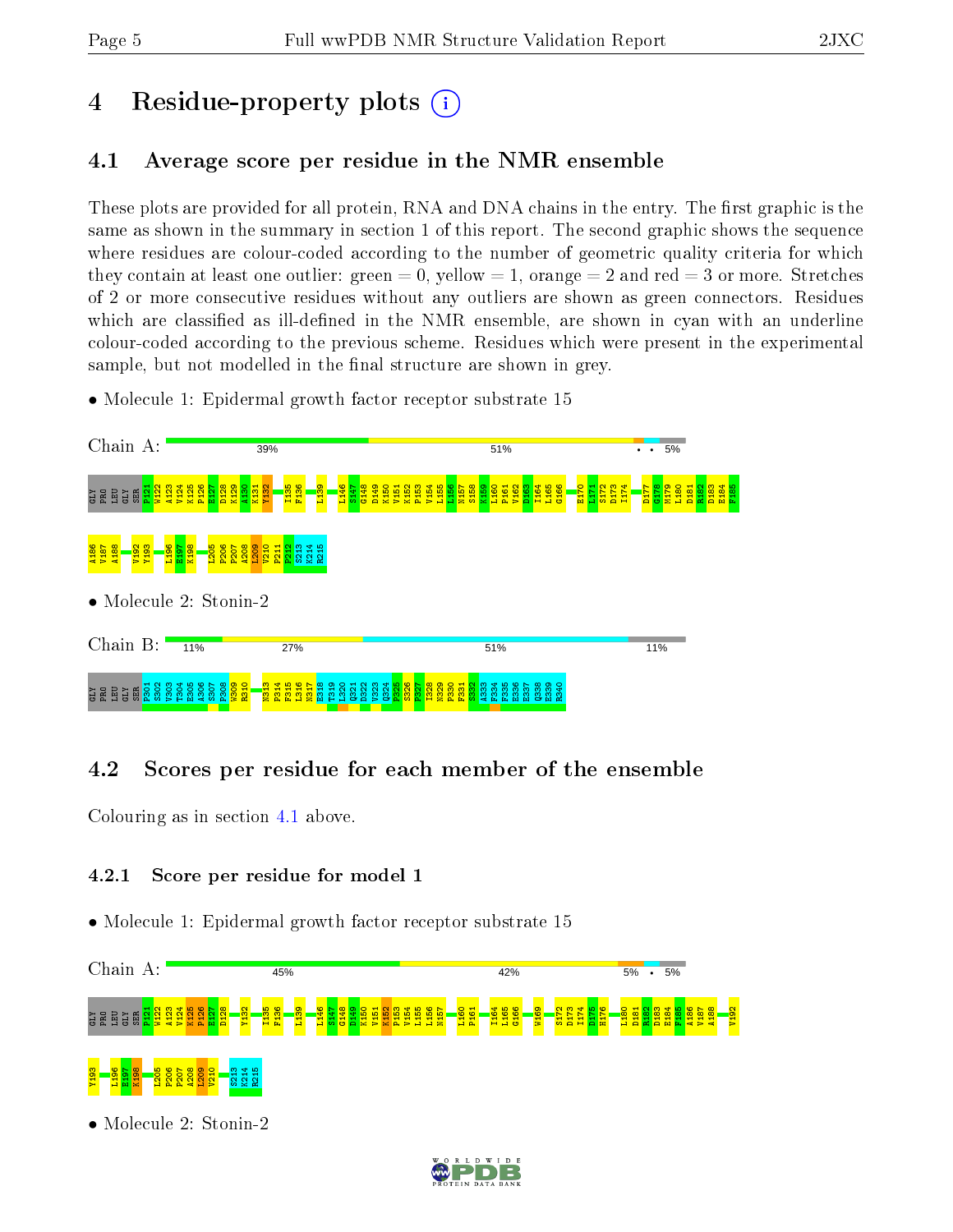| Chain                        | 13%                                                           | 24%                                                                        |                                                                                                          | 51%                                                                               | 11% |
|------------------------------|---------------------------------------------------------------|----------------------------------------------------------------------------|----------------------------------------------------------------------------------------------------------|-----------------------------------------------------------------------------------|-----|
| <b>DRID</b><br>ഗവ<br>ಀ<br>т. | H N M H N M<br>$\circ$<br>൹<br>ന<br>$M = W + Z$<br>m ><br>. . | ന സ<br>ത<br><del>.</del> .<br>lo.<br><mark>ិទ្ឋ តួ ក្នុង ក្នុង</mark><br>m | 0 4 5 6 6 7 8 9 0 1 8 9 9 4 <mark>6</mark><br>$N$ $N$ $N$<br>$\sim$<br>$\sim$<br>______<br><b>OAS GA</b> | ុ <mark>ន្តិទី</mark> ទីនឹងនិងនិង្គិន<br>_ത്ത്<br>-čó<br>Ξñ<br><b>LOCELLUIGUG</b> |     |

#### 4.2.2 Score per residue for model 2

• Molecule 1: Epidermal growth factor receptor substrate 15



#### 4.2.3 Score per residue for model 3

• Molecule 1: Epidermal growth factor receptor substrate 15



#### 4.2.4 Score per residue for model 4

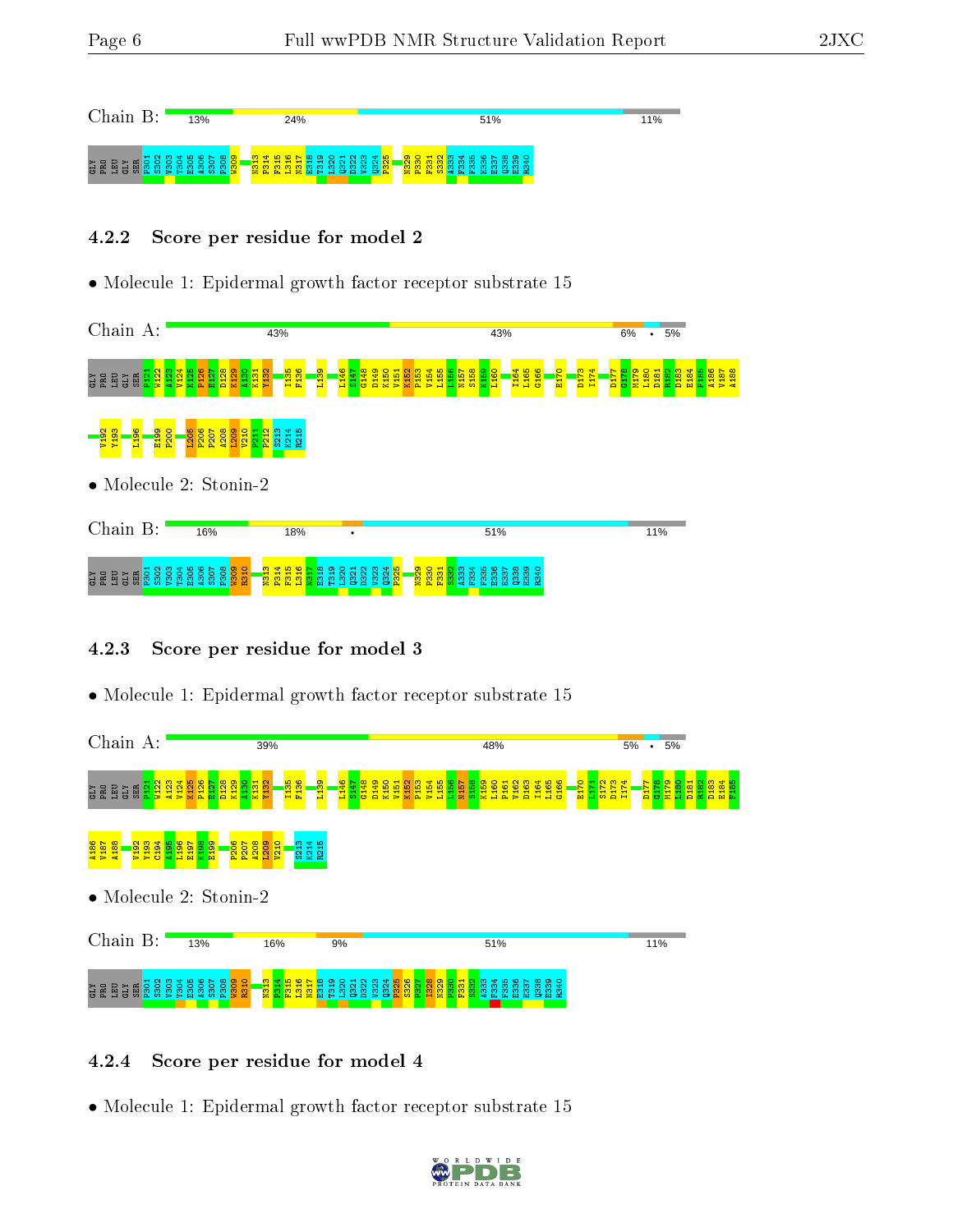

- 4.2.5 Score per residue for model 5
- Molecule 1: Epidermal growth factor receptor substrate 15



- 4.2.6 Score per residue for model 6
- Molecule 1: Epidermal growth factor receptor substrate 15



• Molecule 2: Stonin-2

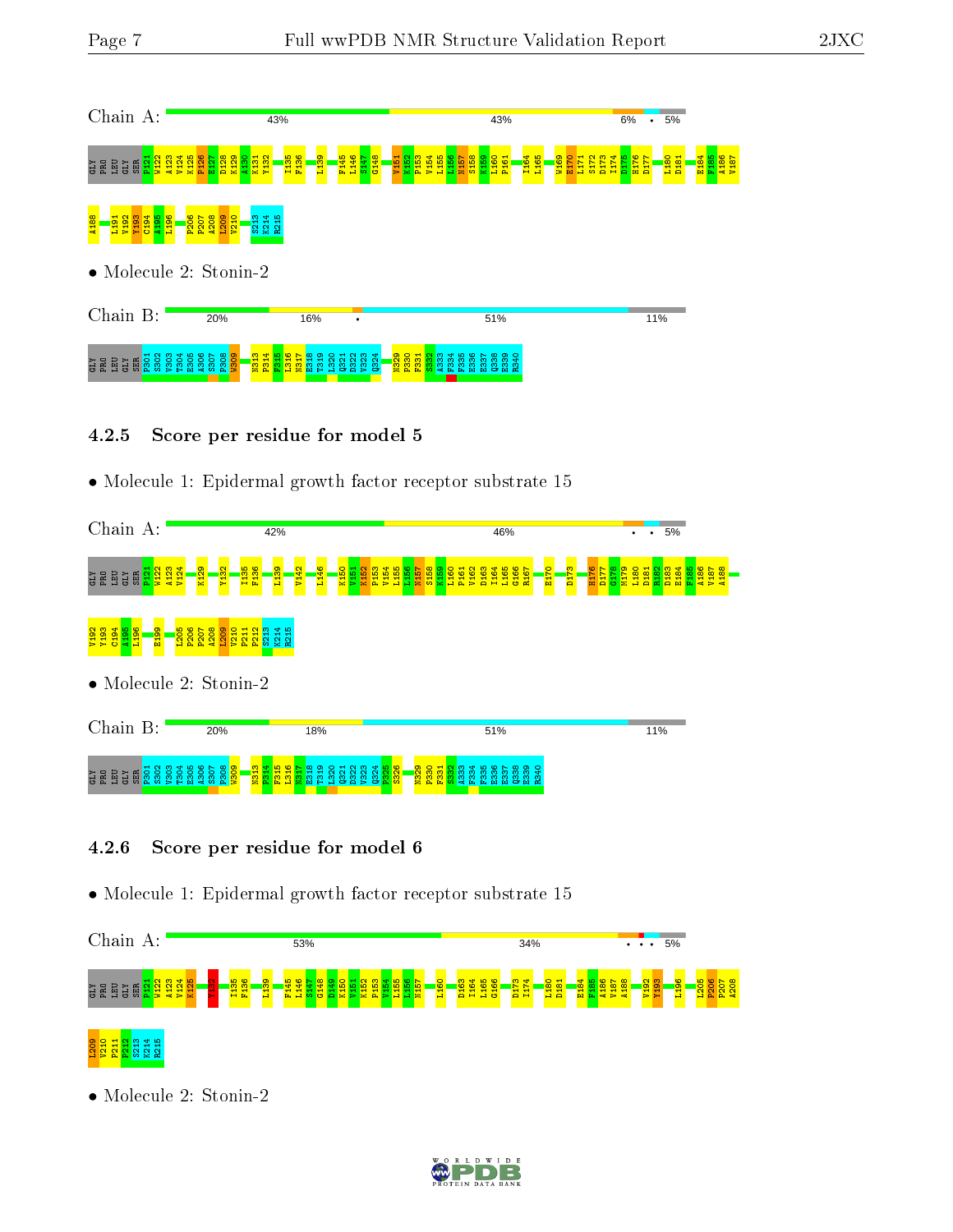

#### 4.2.7 Score per residue for model 7 (medoid)

• Molecule 1: Epidermal growth factor receptor substrate 15



### 4.2.8 Score per residue for model 8

• Molecule 1: Epidermal growth factor receptor substrate 15



#### 4.2.9 Score per residue for model 9

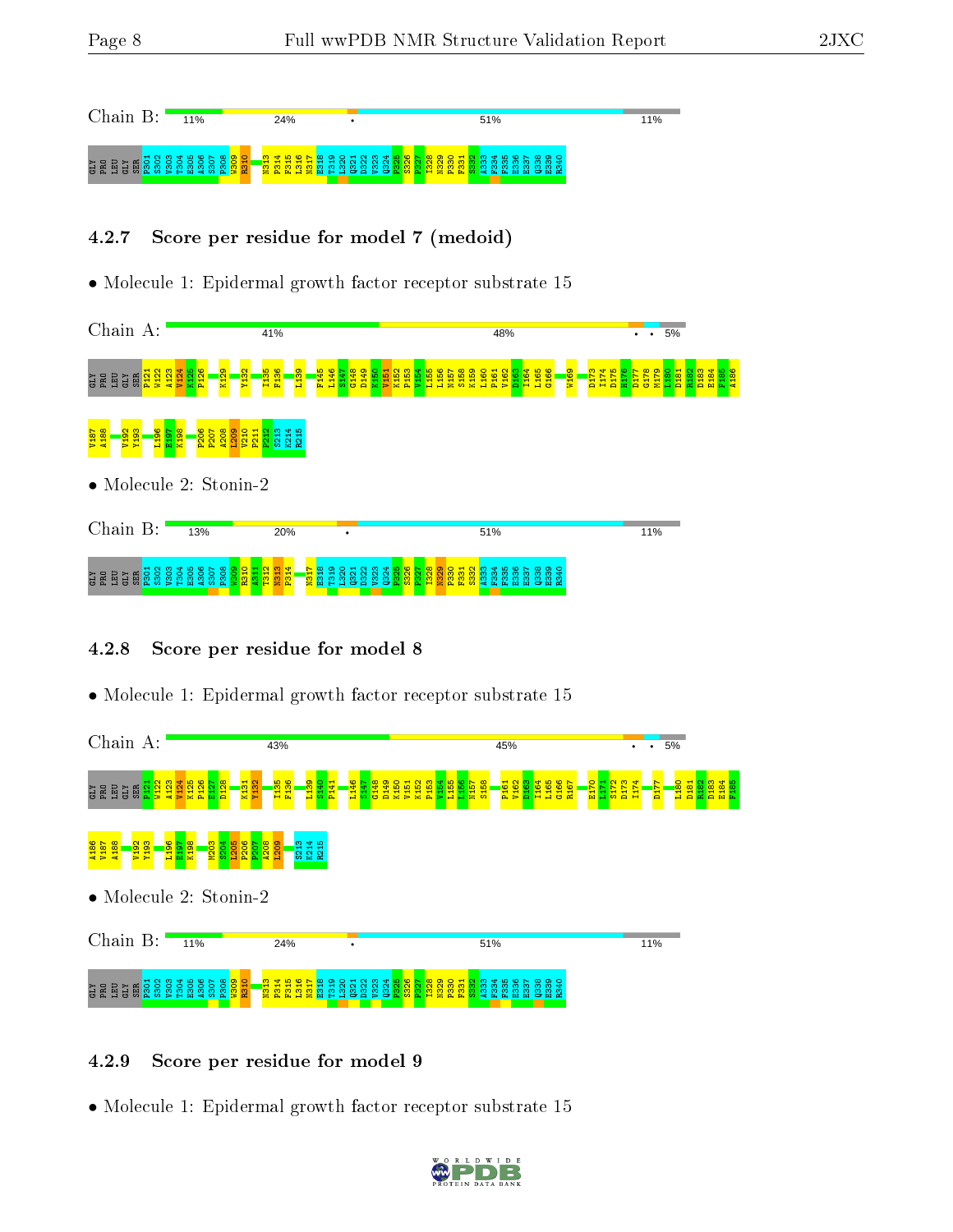

4.2.10 Score per residue for model 10

| Chain A:                                                                         |                                                                                                                       | 38%                                                                              |                                                                                    | 48%                                                                                                                                      |                                                                                                            | 6%<br>5%<br>$\bullet$                                                                                                                                        |
|----------------------------------------------------------------------------------|-----------------------------------------------------------------------------------------------------------------------|----------------------------------------------------------------------------------|------------------------------------------------------------------------------------|------------------------------------------------------------------------------------------------------------------------------------------|------------------------------------------------------------------------------------------------------------|--------------------------------------------------------------------------------------------------------------------------------------------------------------|
| P121<br>V122<br>A <sub>123</sub><br>SER<br>GLY<br>LEU<br>윤<br>ΣC                 | D <sub>128</sub><br>P <sub>126</sub><br>K <sub>125</sub><br><b>R</b><br>Ē<br>V <sub>124</sub><br>K <sub>13</sub><br>冨 | F <sub>136</sub><br>န္က<br>Y <sub>132</sub><br>L <sub>139</sub><br>Ξ<br>릅<br>ed. | 146<br>S147<br>Ş₿<br>D <sub>149</sub><br>K <sub>150</sub><br>V <sub>151</sub><br>릉 | <b>1986</b><br>1987<br>1988<br>L <sub>155</sub><br>L <sub>160</sub><br>P <sub>153</sub><br>P161<br>V162<br>D <sub>163</sub><br>V154<br>륯 | <b>PIT4</b><br>$\mathbf{\alpha}$<br>I <sub>164</sub><br>L <sub>165</sub><br><b>N169</b><br>S <sub>17</sub> | L <sub>180</sub><br>÷<br>N <sub>187</sub><br>R <sub>182</sub><br>D <sub>183</sub><br><b>D<sub>18</sub></b><br>$\frac{1}{2}$<br>E <sub>18</sub><br><b>TID</b> |
| <mark>987</mark><br>日 <mark>日日</mark><br><b>C6LA</b><br>A103<br>A <sub>188</sub> | P <sub>206</sub><br>A208<br>₩<br>$\frac{220}{220}$<br><b>P<sub>20</sub></b><br>20                                     | ī<br>K <sub>21</sub><br>g<br>lS.<br>£.                                           |                                                                                    |                                                                                                                                          |                                                                                                            |                                                                                                                                                              |
| • Molecule 2: Stonin-2                                                           |                                                                                                                       |                                                                                  |                                                                                    |                                                                                                                                          |                                                                                                            |                                                                                                                                                              |
| Chain B:                                                                         | 16%                                                                                                                   | 20%                                                                              |                                                                                    | 51%                                                                                                                                      |                                                                                                            | 11%                                                                                                                                                          |
| 5302<br>V303<br><b>P301</b><br><b>CLY</b><br><b>SER</b><br>로 로<br>ζIJ,           | <b>80S</b><br>유<br>308<br>305<br>306<br>307<br><b>1304</b>                                                            | $\frac{1}{2}$<br>ョ                                                               | v <sub>324</sub><br>320<br>D322<br>0321                                            | 11329<br>1230<br>ത<br>ᆔ<br>႙ၟ<br>F334<br>336<br>စ္က<br>੩<br>m                                                                            |                                                                                                            |                                                                                                                                                              |

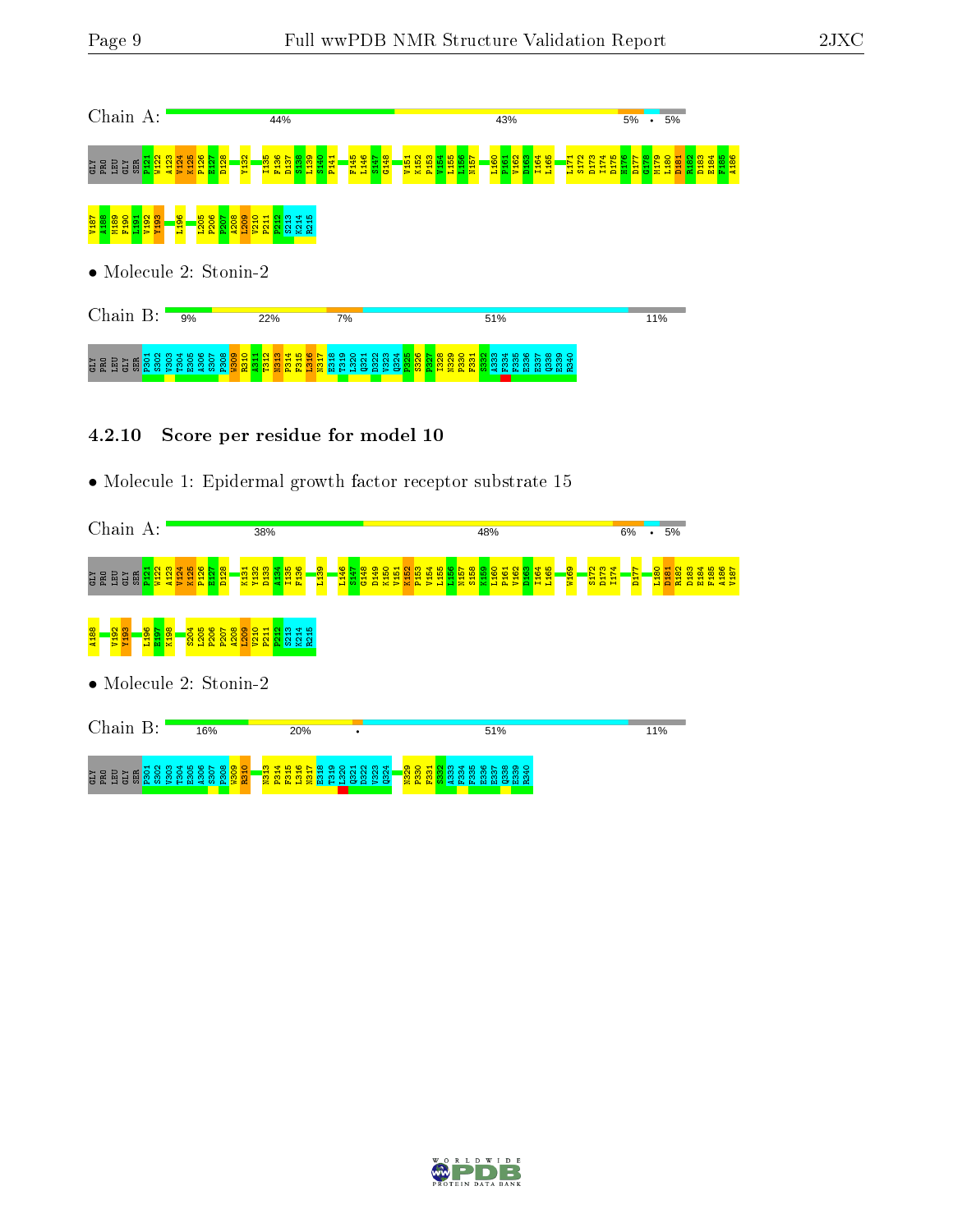## 5 Refinement protocol and experimental data overview  $\overline{()}$

The models were refined using the following method: *simulated annealing, torsion angle dynam*ics.

Of the 100 calculated structures, 10 were deposited, based on the following criterion: structures with the lowest energy.

The following table shows the software used for structure solution, optimisation and refinement.

| Software name   Classification |                              | Version |
|--------------------------------|------------------------------|---------|
| CNS                            | refinement                   |         |
| ARIA                           | structure solution $\pm 1.2$ |         |

No chemical shift data was provided. No validations of the models with respect to experimental NMR restraints is performed at this time.

COVALENT-GEOMETRY INFOmissingINFO

### 5.1 Too-close contacts  $(i)$

In the following table, the Non-H and H(model) columns list the number of non-hydrogen atoms and hydrogen atoms in each chain respectively. The H(added) column lists the number of hydrogen atoms added and optimized by MolProbity. The Clashes column lists the number of clashes averaged over the ensemble.

| Mol | Chain |      | Non-H $\mid$ H(model) | H(added) | <b>Clashes</b> |
|-----|-------|------|-----------------------|----------|----------------|
|     |       | 716  | 722                   | 721      | 44土4           |
|     |       | 139  | 131                   | 131      | $14\pm5$       |
|     |       |      |                       |          | $2\pm 0$       |
|     |       | 8560 | 8530                  | 8520     | 178            |

The all-atom clashscore is defined as the number of clashes found per 1000 atoms (including hydrogen atoms). The all-atom clashscore for this structure is 28.

All unique clashes are listed below, sorted by their clash magnitude.

| $Atom-1$            | Atom-2               | $Clash(\AA)$ | Distance(A) | Models |                             |
|---------------------|----------------------|--------------|-------------|--------|-----------------------------|
|                     |                      |              |             | Worst  | $\rm Total$                 |
| 1: A: 160: LEU: HB3 | 1: A: 164: ILE: HD11 | 1.04         | 1.28        | 2      | 9                           |
| 1: A: 155: LEU: HB3 | 1: A: 165: LEU: HD22 | 0.92         | 1.39        | 5      | 10                          |
| 1:A:124:VAL:HG11    | 1:A:186:ALA:HB1      | 0.91         | 1.41        |        | 10                          |
| 1:A:206:PRO:HD2     | 1: A:209:LEU:HD11    | 0.88         | 1.43        | 8      |                             |
| 1:A:157:ASN:HB2     | 2:B:330:PRO:HD2      | 0.79         | 1.53        | 9      | $\mathcal{D}_{\mathcal{L}}$ |
| 1:A:151:VAL:HG13    | 1: A: 155: LEU: HD23 | 0.78         | 1.55        |        |                             |
| 1:A:122:TRP:HA      | 1:A:208:ALA:O        | 0.77         | 1 79        | 6      | 10                          |

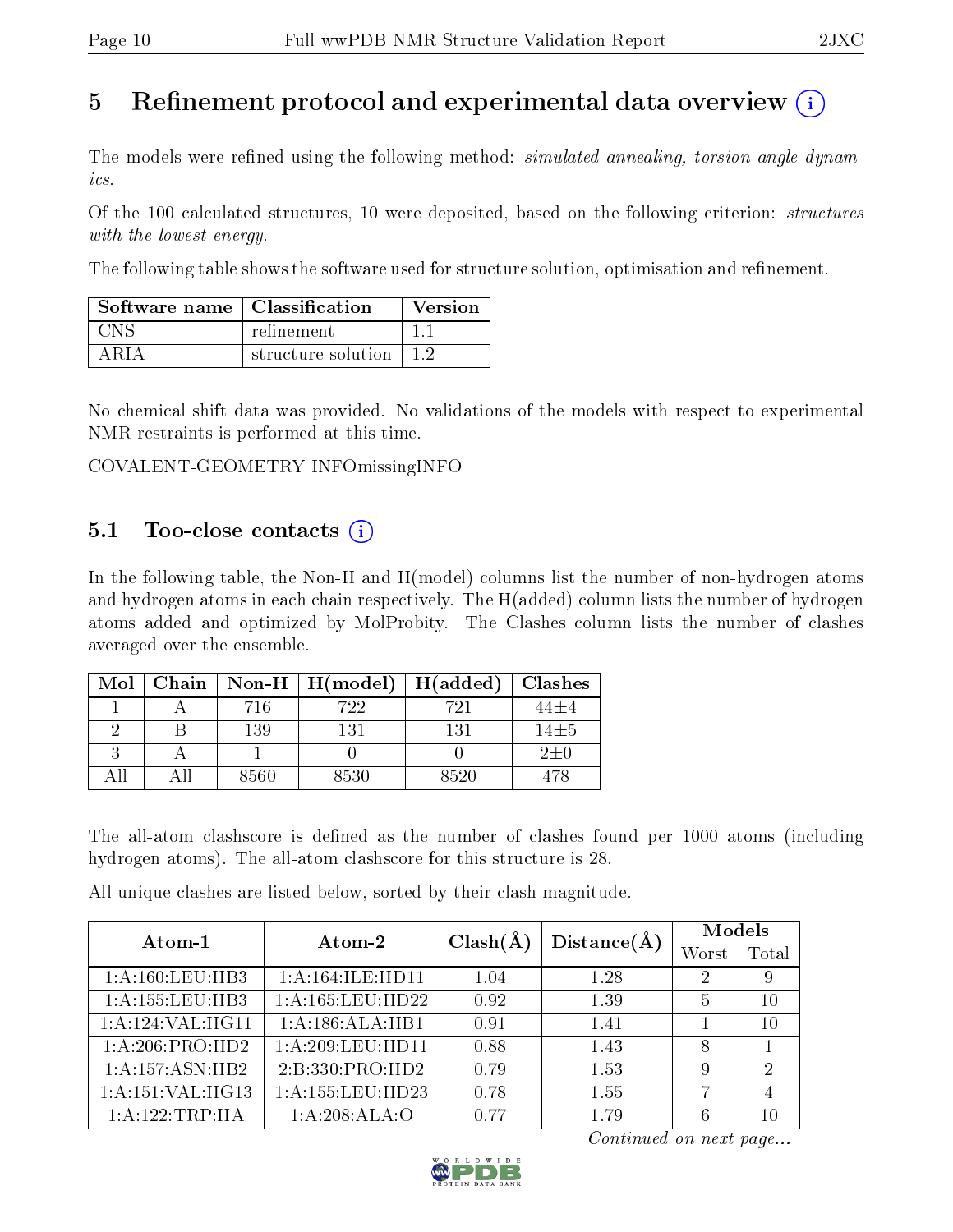| Conningea from previous page |                             |              |             | Models           |                 |  |
|------------------------------|-----------------------------|--------------|-------------|------------------|-----------------|--|
| Atom-1                       | Atom-2                      | $Clash(\AA)$ | Distance(A) | Worst            | Total           |  |
| 2:B:309:TRP:HB2              | 2:B:316:LEU:HB3             | 0.76         | 1.55        | $\overline{4}$   | $8\,$           |  |
| 1: A: 135: ILE: HD11         | 1: A: 189: MET: SD          | 0.75         | 2.21        | 9                | $\mathbf{1}$    |  |
| 1:A:158:SER:HB2              | 1:A:196:LEU:HD21            | 0.75         | 1.56        | $\sqrt{2}$       | $\overline{3}$  |  |
| 1: A: 157: ASN: HB3          | 2:B:330:PRO:HD2             | 0.73         | 1.59        | $\overline{7}$   | $\overline{6}$  |  |
| 1: A:193:TYR:OH              | 2:B:330:PRO:HB2             | 0.72         | 1.84        | $8\,$            | $\overline{4}$  |  |
| 1:A:152:LYS:HB3              | 1:A:153:PRO:HD3             | 0.71         | 1.63        | $\overline{8}$   | $6\phantom{.}6$ |  |
| 1:A:207:PRO:HA               | 1:A:210:VAL:HG12            | 0.70         | 1.64        | 10               | $\overline{6}$  |  |
| 1: A: 196: LEU: HG           | 2:B:331:PHE:HD2             | 0.70         | 1.46        | $\bf 5$          | $\overline{4}$  |  |
| 1:A:207:PRO:HA               | 1:A:210:VAL:HG23            | 0.70         | 1.63        | $\overline{3}$   | $\mathbf 1$     |  |
| 1:A:174:ILE:HD12             | 1: A:184: GLU: HG2          | 0.69         | 1.63        | $\sqrt{2}$       | 1               |  |
| 1:A:167:ARG:NH2              | 1: A:203:MET:HA             | 0.69         | 2.02        | $8\,$            | $\mathbf{1}$    |  |
| 1: A: 160: LEU: CB           | 1: A: 164: ILE: HD11        | 0.69         | 2.13        | $\sqrt{2}$       | $8\,$           |  |
| 1:A:151:VAL:HG11             | 1:A:169:TRP:CZ3             | 0.69         | 2.22        | $\overline{4}$   | $\overline{3}$  |  |
| 1:A:181:ASP:HB3              | 1: A:184: GLU: HG3          | 0.68         | 1.64        | $\mathbf{1}$     | $\overline{7}$  |  |
| 2:B:326:SER:HB2              | 2:B:328:ILE:HD12            | 0.68         | 1.64        | $6\phantom{.}6$  | $\overline{2}$  |  |
| 1:A:196:LEU:HG               | 2:B:331:PHE:CD2             | 0.67         | 2.24        | $\overline{5}$   | $\overline{4}$  |  |
| 1: A:148: GLY:HA2            | 1:A:151:VAL:HG12            | 0.67         | 1.64        | $\overline{4}$   | $\mathbf 1$     |  |
| 1: A: 157: ASN: HD21         | 1:A:192:VAL:HG11            | 0.67         | 1.49        | $\overline{5}$   | $\overline{1}$  |  |
| 1:A:139:LEU:HD12             | 1:A:146:LEU:HD13            | 0.67         | 1.67        | $\mathbf 1$      | $\overline{9}$  |  |
| 1:A:123:ALA:HB2              | 1:A:209:LEU:HD22            | 0.66         | 1.65        | $\,6\,$          | 6               |  |
| 1:A:173:ASP:OD1              | $3:A:1000:\overline{CA:CA}$ | 0.65         | 1.74        | $\mathbf{1}$     | 10              |  |
| 1:A:153:PRO:HB2              | 2:B:326:SER:OG              | 0.65         | 1.92        | $\boldsymbol{9}$ | $\overline{3}$  |  |
| 1:A:154:VAL:HA               | 1: A: 157: ASN: ND2         | 0.65         | 2.05        | $\overline{3}$   | $\mathbf{1}$    |  |
| 2:B:330:PRO:HG2              | 2:B:331:PHE:CE1             | 0.65         | 2.26        | $8\,$            | $\overline{3}$  |  |
| 1:A:160:LEU:HD12             | 1:A:192:VAL:HG13            | 0.65         | 1.67        | $\boldsymbol{9}$ | $\overline{3}$  |  |
| 1:A:160:LEU:HB3              | 1: A:164: ILE: CD1          | 0.65         | 2.17        | $\overline{2}$   | $\overline{8}$  |  |
| 1: A:205:LEU:HD11            | 1: A:210: VAL: HB           | 0.65         | 1.69        | $\mathbf{1}$     | $\overline{4}$  |  |
| 1:A:181:ASP:OD2              | 1: A:184: GLU: HG3          | 0.63         | 1.94        | 10               | $\overline{2}$  |  |
| 1: A:170: GLU:OE2            | 2:B:310:ARG:HD3             | 0.63         | 1.93        | $\overline{2}$   | 1               |  |
| 1:A:170:GLU:HA               | 2:B:310:ARG:NH1             | 0.63         | 2.07        | 8                | $\mathbf 1$     |  |
| 1:A:177:ASP:OD1              | 3:A:1000:CA:CA              | 0.63         | 1.75        | $\boldsymbol{9}$ | $\overline{5}$  |  |
| 1:A:123:ALA:HB3              | 1: A:209:LEU:HB3            | 0.63         | 1.70        | $8\,$            | $\overline{1}$  |  |
| 1: A: 128: ASP:HA            | 1:A:131:LYS:HE2             | 0.63         | 1.70        | $8\,$            | $\overline{5}$  |  |
| 1:A:157:ASN:HD22             | 1: A: 158: SER: N           | 0.63         | 1.92        | $\overline{5}$   | $\mathbf 1$     |  |
| 1:A:207:PRO:HA               | 1:A:210:VAL:CG2             | 0.61         | 2.25        | $\sqrt{3}$       | 1               |  |
| 1: A:170: GLU:HG3            | 2: B:309:TRP:CD1            | 0.61         | 2.30        | $\overline{5}$   | $\mathbf{1}$    |  |
| 1:A:139:LEU:HD22             | 1: A:146:LEU:HD13           | 0.61         | 1.72        | $\overline{4}$   | $\mathbf 1$     |  |
| 1:A:174:ILE:HD11             | 1:A:211:PRO:HG2             | 0.60         | 1.72        | $\overline{7}$   | 1               |  |
| 1:A:170:GLU:HA               | 2:B:310:ARG:HH11            | 0.60         | 1.55        | 8                | 1               |  |
| 2:B:310:ARG:HD2              | 2:B:310:ARG:H               | 0.60         | 1.56        | $\mathbf{3}$     | $\mathbf 1$     |  |
| 1: A: 157: ASN: HA           | 2:B:329:ASN:HB3             | 0.60         | 1.72        | $\overline{5}$   | $\overline{4}$  |  |

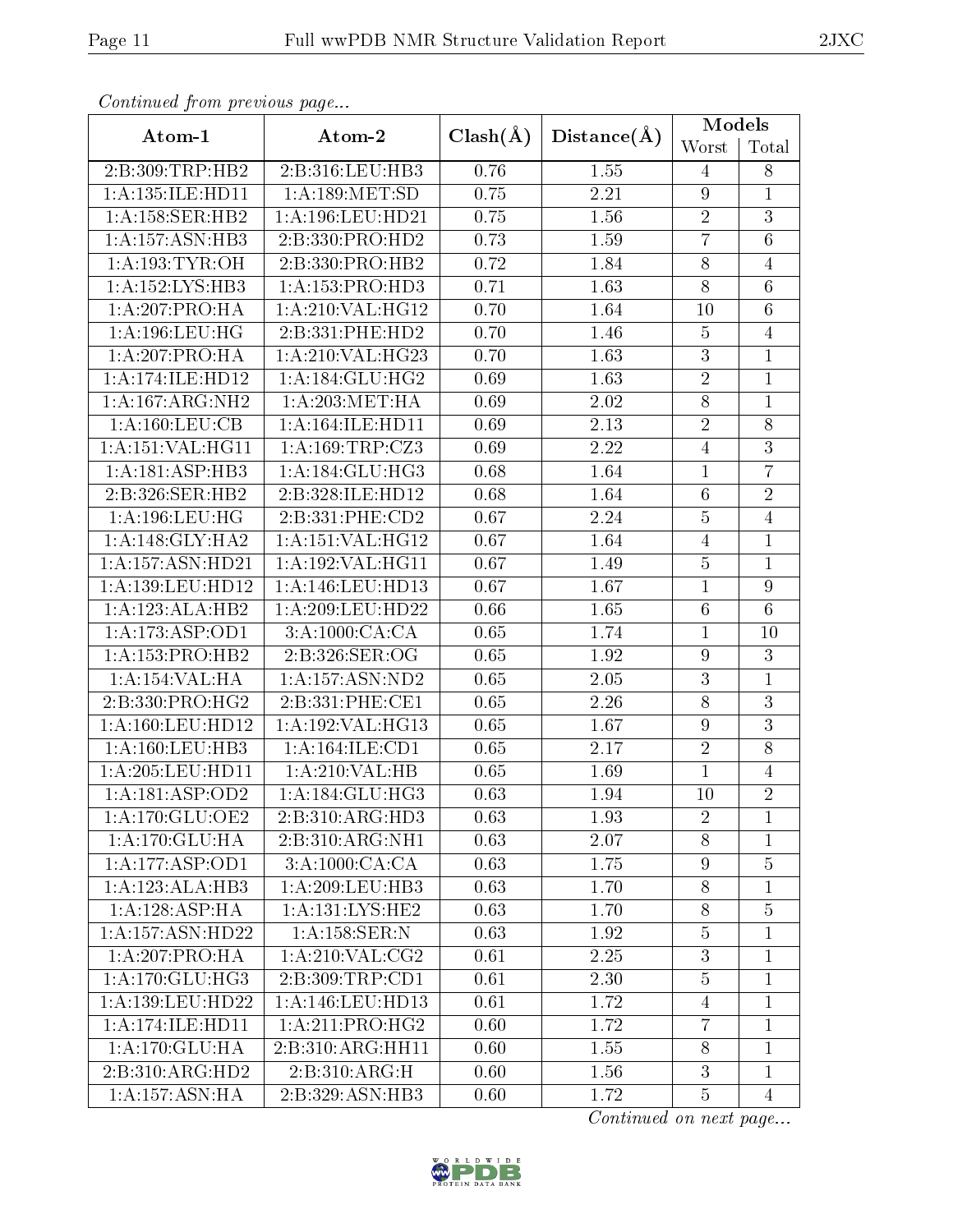| Continuou jiom protivus pugo     |                      |              |                   | Models           |                 |
|----------------------------------|----------------------|--------------|-------------------|------------------|-----------------|
| Atom-1                           | Atom-2               | $Clash(\AA)$ | Distance(A)       | Worst            | Total           |
| 1: A:206:PRO:HG2                 | 1: A:209: LEU: HD11  | 0.59         | 1.73              | 10               | $8\,$           |
| 1: A: 166: GLY: HA2              | 2:B:313:ASN:HD21     | 0.59         | 1.58              | $\overline{5}$   | $\overline{7}$  |
| 1: A: 161: PRO: HB2              | 1: A: 163: ASP: OD1  | 0.59         | 1.97              | $\overline{3}$   | $\mathbf{1}$    |
| 1: A:148: GLY:HA3                | 2:B:314:PRO:HG3      | 0.59         | 1.75              | $\,6\,$          | $\overline{5}$  |
| 1:A:184:GLU:O                    | 1:A:187:VAL:HB       | 0.59         | 1.97              | 4                | 10              |
| 1:A:174:ILE:HG12                 | 1:A:211:PRO:HD2      | 0.58         | 1.74              | $6\,$            | $\overline{2}$  |
| 1:A:158:SER:OG                   | 1: A:160: LEU: HG    | 0.58         | 1.99              | $\overline{4}$   | $\overline{2}$  |
| 1: A:170: GLU:HG3                | 2:B:309:TRP:HD1      | 0.58         | 1.57              | $\bf 5$          | $\mathbf{1}$    |
| 1:A:181:ASP:OD1                  | 1:A:184:GLU:HG3      | 0.58         | 1.99              | $\boldsymbol{9}$ | $\overline{1}$  |
| 1:A:192:VAL:O                    | 1:A:196:LEU:HD12     | 0.57         | 2.00              | $\boldsymbol{9}$ | $\overline{2}$  |
| 1: A: 157: ASN: HA               | 2: B:329: ASN: CB    | 0.57         | $\overline{2.30}$ | $\overline{8}$   | $\overline{4}$  |
| 1: A: 157: ASN: HA               | 2:B:329:ASN:ND2      | 0.57         | 2.14              | 10               | $\mathbf{1}$    |
| 1: A: 135: ILE: O                | 1:A:139:LEU:HG       | 0.57         | $2.00\,$          | $8\,$            | $\overline{9}$  |
| 1: A: 157: <u>ASN</u> : <u>O</u> | 2:B:331:PHE:HB2      | 0.56         | 2.00              | $\bf 5$          | $\overline{4}$  |
| 1:A:161:PRO:O                    | 1: A:164: ILE: HG13  | 0.56         | 1.99              | $\overline{7}$   | $\overline{7}$  |
| 2:B:331:PHE:CD1                  | 2:B:331:PHE:N        | 0.56         | 2.73              | $\overline{5}$   | $\mathbf{1}$    |
| 1:A:151:VAL:HG11                 | 1: A: 180: LEU: HD22 | 0.56         | 1.76              | 10               | $\overline{2}$  |
| 1:A:157:ASN:HB3                  | 2:B:331:PHE:CD1      | 0.56         | 2.36              | $8\,$            | $\overline{1}$  |
| 1:A:164:ILE:HD12                 | 1:A:165:LEU:N        | 0.56         | 2.16              | $\sqrt{2}$       | $\overline{3}$  |
| 1:A:139:LEU:HD21                 | 2:B:328:ILE:HG21     | 0.55         | 1.76              | $\sqrt{3}$       | $\overline{3}$  |
| 1:A:196:LEU:HD13                 | 2:B:331:PHE:CD1      | 0.55         | 2.36              | $\boldsymbol{9}$ | $\overline{3}$  |
| 1: A: 132: TYR: O                | 1: A: 136: PHE: HB2  | 0.55         | $2.02\,$          | $\overline{4}$   | 10              |
| 1:A:180:LEU:HD23                 | 1:A:184:GLU:HB3      | 0.55         | 1.79              | $9\phantom{.}$   | $6\phantom{.}6$ |
| 1:A:196:LEU:HD13                 | 2:B:331:PHE:CE1      | 0.55         | 2.37              | $\boldsymbol{9}$ | $\mathbf 1$     |
| 2:B:313:ASN:HB3                  | 2:B:316:LEU:HD23     | 0.54         | 1.77              | $8\,$            | $\overline{4}$  |
| 1: A: 152: LYS: HG3              | 2:B:315:PHE:CE2      | 0.54         | 2.37              | $\,6\,$          | $\overline{2}$  |
| 1:A:126:PRO:HA                   | 1:A:129:LYS:HB3      | 0.53         | 1.80              | $\overline{4}$   | $\overline{2}$  |
| 1:A:172:SER:O                    | 1:A:174:ILE:HD12     | 0.53         | 2.03              | 10               | $\overline{6}$  |
| 1:A:167:ARG:HH22                 | 1: A:203: MET:HA     | 0.53         | 1.61              | 8                | 1               |
| 1:A:151:VAL:HG11                 | 1:A:180:LEU:HD12     | 0.53         | 1.81              | 8                | $\overline{2}$  |
| 1: A: 139: LEU: HD11             | 1: A:154: VAL:HG21   | 0.53         | 1.79              | $\overline{4}$   | $\overline{5}$  |
| 1:A:157:ASN:CB                   | 2:B:330:PRO:HD2      | 0.53         | 2.33              | 10               | $\overline{4}$  |
| 1: A:206:PRO:HD2                 | 1: A:209:LEU:CD1     | 0.53         | 2.24              | 8                | 1               |
| 1:A:188:ALA:O                    | 1:A:192:VAL:HG23     | 0.53         | 2.04              | 10               | 9               |
| 1:A:161:PRO:HD2                  | 1: A:164: ILE: HG12  | 0.53         | 1.81              | $\mathbf 1$      | $\overline{2}$  |
| 1: A: 152: LYS: HG2              | 2:B:315:PHE:CE2      | 0.53         | 2.39              | $8\,$            | $\overline{1}$  |
| 1: A:145:PHE:CE2                 | 1:A:181:ASP:HB3      | 0.52         | 2.39              | $6\,$            | 1               |
| 2:B:309:TRP:CZ3                  | 2:B:316:LEU:HA       | 0.52         | 2.38              | $9\phantom{.0}$  | $\mathbf 1$     |
| 1: A:145:PHE:CE2                 | 1: A:181: ASP:HB2    | 0.52         | 2.40              | $\overline{4}$   | $\overline{2}$  |
| 1:A:157:ASN:HA                   | 2:B:329:ASN:HB2      | 0.52         | 1.82              | 8                | $\overline{2}$  |
| 1: A:169:TRP:CH2                 | 1:A:180:LEU:HD13     | 0.52         | 2.40              | $\mathbf{1}$     | $\overline{2}$  |

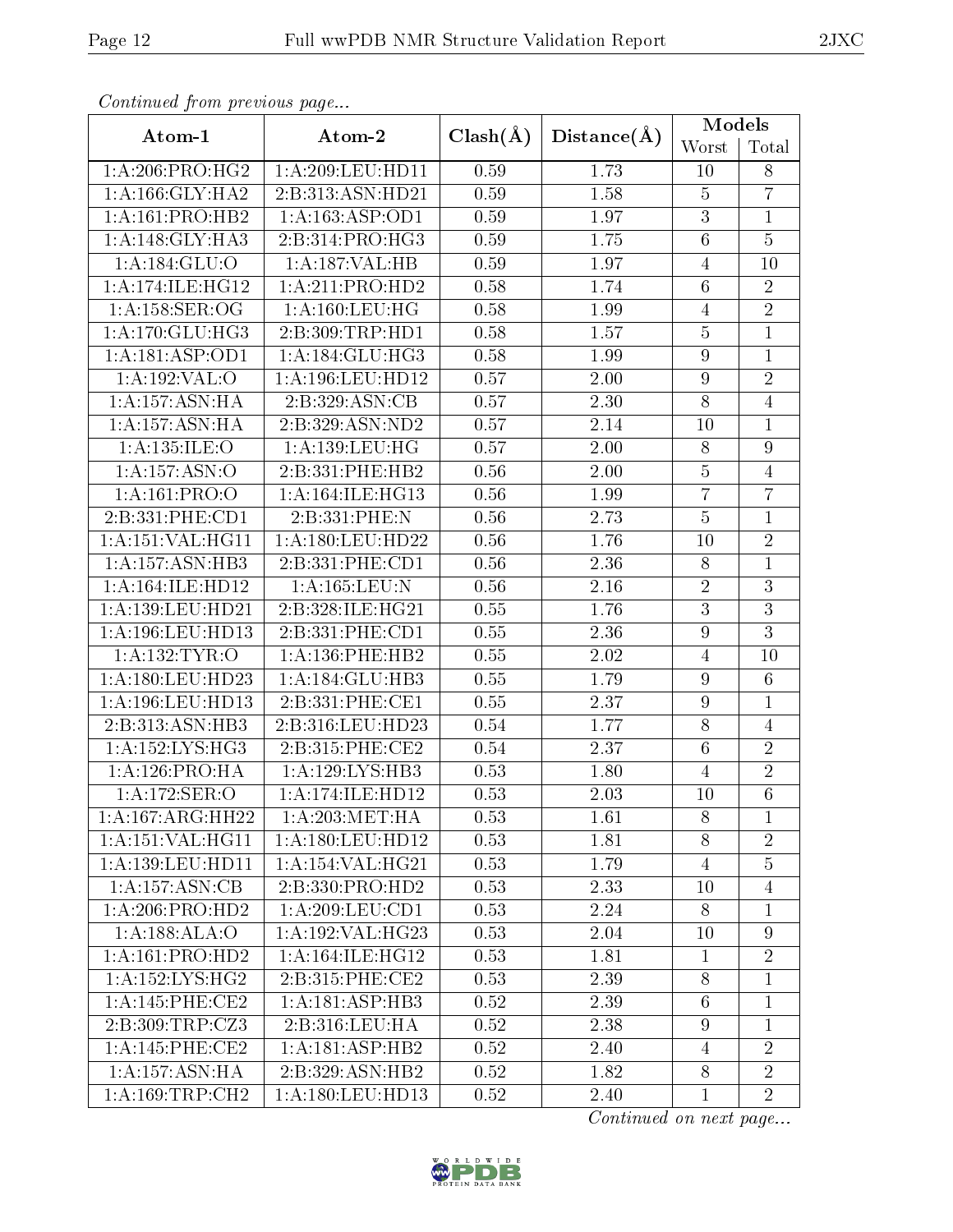| Continual from previous page |                     |              |                   | Models           |                |  |
|------------------------------|---------------------|--------------|-------------------|------------------|----------------|--|
| Atom-1                       | Atom-2              | $Clash(\AA)$ | Distance(A)       | Worst            | Total          |  |
| 2:B:330:PRO:HG2              | 2:B:331:PHE:CD1     | 0.51         | 2.40              | $\overline{2}$   | $\overline{2}$ |  |
| 1:A:154:VAL:O                | 1:A:157:ASN:HB2     | 0.51         | $\overline{2.05}$ | 10               | $\overline{3}$ |  |
| 1: A: 152: LYS: HG2          | 2:B:315:PHE:CE1     | 0.51         | $2.41\,$          | $\sqrt{2}$       | $\mathbf{1}$   |  |
| 1: A: 157: ASN: CG           | 2:B:329:ASN:HA      | 0.51         | 2.26              | $\overline{2}$   | $\overline{3}$ |  |
| 1:A:157:ASN:HB3              | 2:B:330:PRO:CD      | 0.51         | 2.35              | $\mathbf{1}$     | $\mathbf{1}$   |  |
| 2:B:316:LEU:HD12             | 2:B:317:ASN:N       | 0.50         | 2.22              | 10               | 1              |  |
| 1:A:123:ALA:HB2              | 1: A:209:LEU:CD2    | 0.50         | 2.37              | $\boldsymbol{3}$ | $\overline{3}$ |  |
| 1: A:148: GLY:HA2            | 1: A: 151: VAL: CG1 | 0.50         | 2.34              | $\overline{4}$   | $\mathbf{1}$   |  |
| 1:A:151:VAL:HG13             | 1:A:155:LEU:CD2     | 0.49         | 2.33              | $\overline{7}$   | $\overline{4}$ |  |
| 1:A:196:LEU:HD11             | 2:B:331:PHE:CE2     | 0.49         | 2.42              | $\overline{4}$   | $\mathbf 1$    |  |
| 1:A:163:ASP:O                | 1:A:167:ARG:HG3     | 0.49         | $\overline{2.07}$ | $\overline{5}$   | $\mathbf{1}$   |  |
| 1:A:154:VAL:HG13             | 1:A:157:ASN:ND2     | 0.49         | 2.23              | $\mathbf{1}$     | $\mathbf{1}$   |  |
| 1:A:150:LYS:O                | 1:A:153:PRO:HD2     | 0.49         | 2.08              | $\overline{1}$   | $\overline{7}$ |  |
| 1:A:122:TRP:CZ3              | 1:A:124:VAL:HB      | 0.49         | 2.43              | $\mathbf{1}$     | $\overline{2}$ |  |
| 1:A:123:ALA:O                | 1:A:125:LYS:HD3     | 0.48         | 2.07              | 3                | $\overline{2}$ |  |
| 1: A: 160: LEU: CD1          | 1:A:192:VAL:HG13    | 0.48         | 2.39              | $\overline{9}$   | $\mathbf{1}$   |  |
| 1:A:193:TYR:CZ               | 2:B:331:PHE:HE1     | 0.48         | 2.27              | $6\,$            | $\overline{1}$ |  |
| 1: A: 155: LEU: HD12         | 2:B:315:PHE:CZ      | 0.47         | 2.45              | 10               | $\overline{2}$ |  |
| 1:A:205:LEU:HD21             | 1:A:210:VAL:HB      | 0.47         | 1.85              | $\sqrt{2}$       | $\overline{1}$ |  |
| 1:A:177:ASP:OD2              | 1: A:179: MET:HB2   | 0.47         | $2.10\,$          | $\mathbf{3}$     | $\overline{5}$ |  |
| 1:A:183:ASP:O                | 1:A:187:VAL:HG23    | 0.47         | 2.10              | 10               | $\overline{8}$ |  |
| 1:A:206:PRO:O                | 1:A:209:LEU:HG      | 0.47         | $2.10\,$          | $\boldsymbol{9}$ | $\overline{4}$ |  |
| 1:A:194:CYS:SG               | 1: A: 199: GLU: HB2 | 0.46         | 2.50              | $\overline{3}$   | $\overline{2}$ |  |
| 1: A: 157: ASN: HA           | 2:B:329:ASN:HD22    | 0.46         | 1.69              | 10               | $\mathbf{1}$   |  |
| 1:A:152:LYS:HA               | 2:B:315:PHE:CZ      | 0.46         | 2.45              | 10               | $\overline{7}$ |  |
| 1:A:173:ASP:OD2              | 1:A:176:HIS:HA      | 0.46         | $2.10\,$          | $\overline{5}$   | $\overline{3}$ |  |
| 1:A:171:LEU:HB3              | 1:A:205:LEU:HD23    | 0.46         | 1.87              | 9                | $\mathbf{1}$   |  |
| 1: A: 193: TYR: O            | 1:A:197:GLU:HG3     | 0.46         | 2.11              | $\overline{3}$   | $\overline{1}$ |  |
| 1:A:174:ILE:HD12             | 1:A:174:ILE:H       | 0.46         | 1.70              | 10               | $\overline{2}$ |  |
| 1:A:133:ASP:OD2              | 1:A:182:ARG:HD2     | 0.46         | 2.10              | 10               | $\mathbf{1}$   |  |
| 1:A:154:VAL:HG13             | 1:A:157:ASN:OD1     | 0.45         | 2.11              | $\overline{2}$   | $\mathbf{1}$   |  |
| 1: A: 157: ASN: C            | 2:B:331:PHE:HD2     | 0.45         | 2.15              | 3                | $\overline{2}$ |  |
| 1:A:148:GLY:CA               | 2:B:314:PRO:HG3     | 0.45         | 2.41              | $\boldsymbol{9}$ | $\overline{4}$ |  |
| 2:B:310:ARG:HD2              | 2:B:310:ARG:N       | 0.45         | 2.27              | $\overline{7}$   | $\overline{2}$ |  |
| 1: A: 193: TYR: CE1          | 2:B:331:PHE:HE1     | 0.45         | 2.30              | $6\phantom{.}6$  | $\mathbf{1}$   |  |
| 1:A:152:LYS:O                | 1: A: 155: LEU: HB2 | 0.45         | 2.12              | $\mathbf{1}$     | $\mathbf{1}$   |  |
| 1: A:178: GLY:HA2            | 2:B:312:THR:HB      | 0.45         | 1.89              | $\overline{7}$   | $\mathbf{1}$   |  |
| 2:B:313:ASN:HD21             | 2:B:315:PHE:HD1     | 0.44         | 1.54              | 3                | $\mathbf{1}$   |  |
| 1: A:141: PRO:HA             | 1:A:146:LEU:HD23    | 0.44         | 1.89              | $\boldsymbol{9}$ | $\overline{2}$ |  |
| 1: A: 156: LEU: HD12         | 1:A:165:LEU:HD13    | 0.44         | 1.88              | $\mathbf{1}$     | $\mathbf{1}$   |  |
| 1: A:145:PHE:CD2             | 1:A:181:ASP:HB3     | 0.44         | 2.47              | $\,6$            | $\mathbf{1}$   |  |

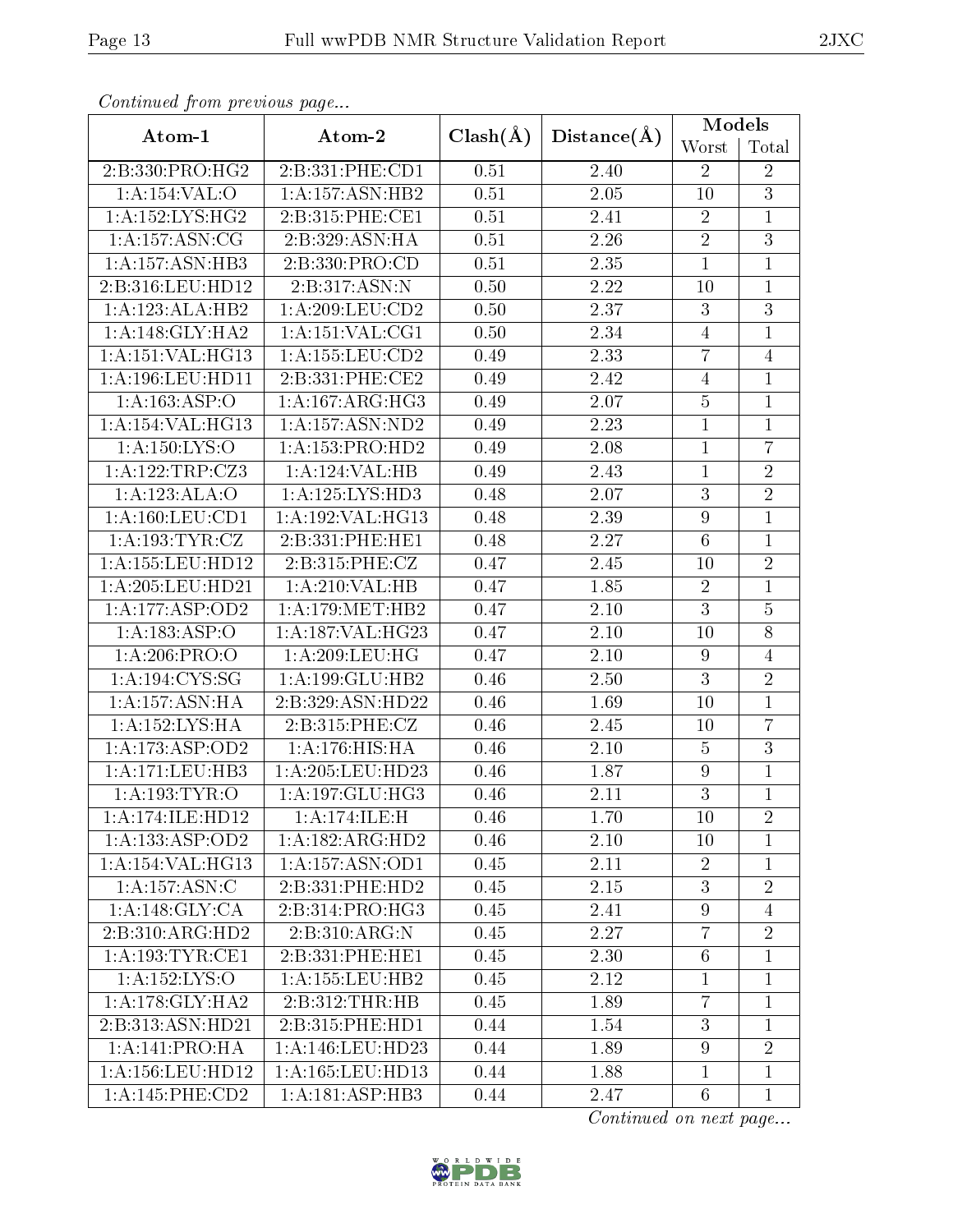| continual from previous page |                                     |                             |                   | Models           |                |
|------------------------------|-------------------------------------|-----------------------------|-------------------|------------------|----------------|
| Atom-1                       | Atom-2                              | $Clash(\AA)$<br>Distance(A) |                   | Worst            | Total          |
| 1:A:125:LYS:NZ               | 1:A:125:LYS:HB2                     | 0.44                        | 2.28              | 6                | $\mathbf 1$    |
| 1:A:145:PHE:HA               | 1: A:181: ASP: HA                   | 0.44                        | 1.89              | $\overline{9}$   | $\overline{2}$ |
| 1: A: 193: TYR: HH           | 2:B:330:PRO:HB2                     | 0.44                        | 1.70              | $8\,$            | $\mathbf{1}$   |
| 1: A: 198: LYS:N             | $1:A:198:\overline{\text{LYS:HD2}}$ | 0.44                        | 2.28              | $\mathbf{1}$     | $\mathbf{1}$   |
| 1:A:175:ASP:HB2              | 1:A:177:ASP:OD1                     | 0.44                        | 2.13              | $\boldsymbol{9}$ | $\mathbf{1}$   |
| 2:B:313:ASN:HD21             | 2:B:315:PHE:HD2                     | 0.44                        | 1.54              | 10               | $\mathbf{1}$   |
| 1:A:151:VAL:HG22             | 1:A:185:PHE:CE1                     | 0.43                        | 2.48              | 10               | $\overline{1}$ |
| 1:A:125:LYS:O                | 1:A:128:ASP:N                       | 0.43                        | 2.51              | 10               | 3              |
| 1:A:209:LEU:O                | 1: A:211: PRO:HD3                   | 0.43                        | 2.14              | $\overline{7}$   | $\mathbf{1}$   |
| 1: A: 155: LEU: C            | 1:A:157:ASN:H                       | 0.43                        | 2.15              | $8\,$            | $\mathbf{1}$   |
| 1: A: 157: ASN: HB3          | 2:B:331:PHE:HD1                     | 0.43                        | 1.73              | $\overline{8}$   | $\overline{1}$ |
| 1:A:192:VAL:HG12             | 2:B:331:PHE:CE2                     | 0.43                        | 2.48              | $\bf 5$          | $\mathbf{1}$   |
| 1:A:170:GLU:HG3              | 1:A:171:LEU:N                       | 0.43                        | 2.27              | $\overline{4}$   | $\mathbf{1}$   |
| 1:A:122:TRP:CH2              | 1:A:129:LYS:HD3                     | 0.43                        | 2.48              | $\overline{5}$   | $\mathbf{1}$   |
| 1:A:207:PRO:O                | 1:A:210:VAL:H <sub>G12</sub>        | 0.43                        | 2.14              | $\overline{4}$   | $\mathbf{1}$   |
| 1:A:151:VAL:O                | 1:A:155:LEU:HD23                    | 0.43                        | 2.14              | $\mathbf{1}$     | $\mathbf{1}$   |
| 1:A:191:LEU:O                | 1: A:194: CYS:HB3                   | 0.43                        | 2.14              | $\overline{4}$   | $\overline{1}$ |
| 1:A:157:ASN:CA               | 2:B:329:ASN:HB2                     | 0.43                        | $\overline{2}.42$ | 8                | $\mathbf{1}$   |
| 1: A: 132: TYR: HA           | 1:A:135:ILE:HG12                    | 0.42                        | 1.90              | $\overline{4}$   | $\mathbf{1}$   |
| 1: A: 132: TYR: CG           | 1: A: 189: MET: SD                  | 0.42                        | $3.12\,$          | $\boldsymbol{9}$ | $\mathbf{1}$   |
| 2:B:310:ARG:N                | 2:B:310:ARG:HD2                     | 0.42                        | 2.30              | 10               | $\overline{3}$ |
| 2:B:313:ASN:ND2              | 2:B:315:PHE:HD1                     | 0.42                        | 2.11              | $\mathbf{3}$     | $\mathbf{1}$   |
| 2:B:329:ASN:OD1              | 2:B:332:SER:HB3                     | 0.42                        | 2.14              | $\overline{7}$   | $\mathbf{1}$   |
| 1: A: 169: TRP: CE2          | 2:B:314:PRO:HD3                     | 0.42                        | 2.50              | 10               | $\mathbf{1}$   |
| 1: A:181: ASP:CG             | 1: A:184: GLU: HG3                  | 0.42                        | 2.35              | $6\phantom{.}6$  | $\mathbf{1}$   |
| 1:A:199:GLU:OE2              | 1:A:200:PRO:HD2                     | 0.42                        | 2.14              | $\overline{2}$   | $\overline{1}$ |
| 1:A:122:TRP:O                | 1:A:125:LYS:HE3                     | 0.42                        | 2.15              | $\boldsymbol{9}$ | $\mathbf 1$    |
| 1:A:159:LYS:O                | 1: A: 159: LYS: HG2                 | 0.42                        | 2.14              | $\overline{3}$   | $\overline{1}$ |
| 1:A:123:ALA:HB1              | 1: A:190: PHE:CE1                   | 0.42                        | 2.50              | 9                | $\mathbf{1}$   |
| 1: A: 196: LEU: O            | 1:A:198:LYS:HD2                     | 0.42                        | 2.15              | $\mathbf{1}$     | $\mathbf{1}$   |
| 1:A:175:ASP:OD2              | 1:A:177:ASP:HB3                     | 0.42                        | 2.15              | $\overline{7}$   | $\mathbf 1$    |
| 1: A:148: GLY:O              | 1: A: 152: LYS: HB3                 | 0.41                        | 2.15              | 3                | $\mathbf{1}$   |
| 1:A:207:PRO:HA               | 1: A:210: VAL:CG1                   | 0.41                        | 2.42              | 10               | 1              |
| 1:A:125:LYS:N                | 1:A:125:LYS:HD3                     | 0.41                        | 2.30              | 6                | $\mathbf{1}$   |
| 2:B:330:PRO:HG2              | 2:B:331:PHE:CE2                     | 0.41                        | 2.50              | $\boldsymbol{9}$ | $\mathbf{1}$   |
| 1:A:125:LYS:HA               | 1:A:126:PRO:HD2                     | 0.41                        | 1.69              | $\mathbf{1}$     | $\mathbf{1}$   |
| 1:A:160:LEU:HD13             | 1: A:164: ILE: HD13                 | 0.41                        | 1.91              | $\sqrt{2}$       | $\mathbf{1}$   |
| 2:B:313:ASN:HB3              | 2:B:316:LEU:CD2                     | 0.41                        | 2.45              | $\overline{4}$   | 1              |
| 1: A: 139: LEU: HD12         | 1:A:146:LEU:CD1                     | 0.41                        | 2.44              | $6\phantom{.}6$  | $\mathbf{1}$   |
| 2:B:313:ASN:ND2              | 2:B:314:PRO:HD2                     | 0.41                        | 2.29              | 10               | $\mathbf{1}$   |
| 1: A: 132: TYR: CD2          | 1: A: 186: ALA: HA                  | 0.41                        | 2.51              | 4                | $\mathbf{1}$   |

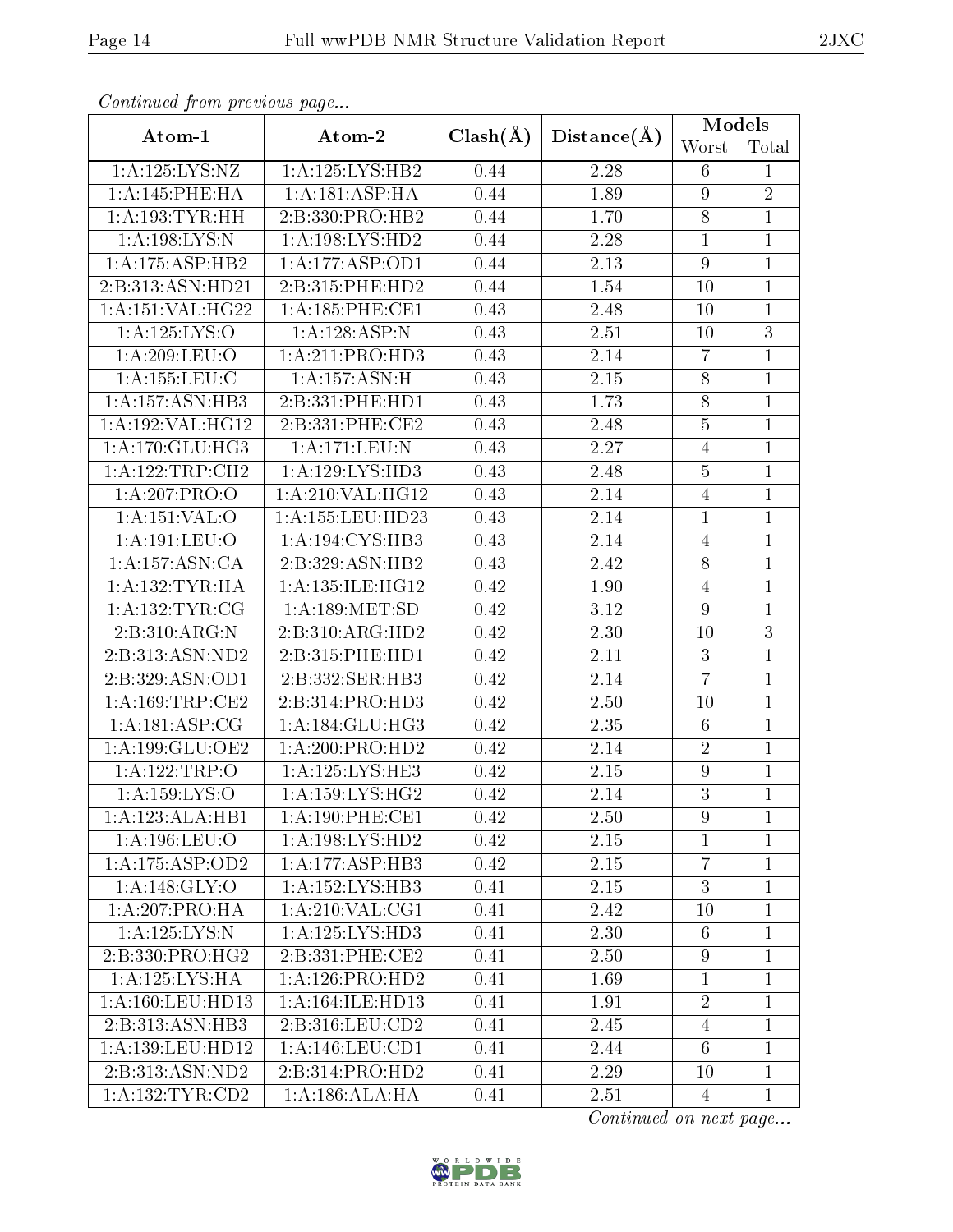| Atom-1              | $\boldsymbol{\mathrm{Atom}\text{-}2}$ |      |                                      | <b>Models</b>  |                |
|---------------------|---------------------------------------|------|--------------------------------------|----------------|----------------|
|                     |                                       |      | $Clash(\AA)$<br>Distance(A)<br>Worst |                | Total          |
| 2:B:329:ASN:HA      | 2:B:330:PRO:HD2                       | 0.41 | 1.78                                 | 5              | 1              |
| 1:A:151:VAL:HG11    | 1: A:169:TRP:CE3                      | 0.41 | 2.50                                 | 4              | $\mathbf{1}$   |
| 2:B:313:ASN:ND2     | 2:B:315:PHE:HD2                       | 0.41 | 2.14                                 | 10             | $\mathbf{1}$   |
| 1: A:205:LEU:HA     | 1: A:206:PRO:HD3                      | 0.40 | 1.81                                 | 8              | 1              |
| 1:A:142:VAL:HB      | 1:A:179:MET:HE1                       | 0.40 | 1.92                                 | $\overline{5}$ | $\mathbf{1}$   |
| 1: A: 165: LEU: HB3 | 2:B:315:PHE:CE2                       | 0.40 | 2.51                                 | 8              | $\overline{1}$ |
| 2: B: 313: ASN: O   | 2:B:316:LEU:HD23                      | 0.40 | 2.15                                 | 9              | $\mathbf{1}$   |
| 2: B:309:TRP:CE3    | 2:B:316:LEU:HA                        | 0.40 | 2.51                                 | 3              | $\overline{1}$ |
| 1:A:135:ILE:O       | 1:A:139:LEU:HD13                      | 0.40 | 2.17                                 | $\overline{4}$ | $\mathbf 1$    |
| 1:A:151:VAL:HG13    | 1:A:155:LEU:HD12                      | 0.40 | 1.91                                 | $\overline{4}$ | $\mathbf{1}$   |
| 1: A:205:LEU:HD12   | 1: A:210: VAL:HB                      | 0.40 | 1.94                                 | 9              | $\overline{1}$ |
| 1:A:207:PRO:CA      | 1: A:210: VAL:HG12                    | 0.40 | 2.43                                 | 10             | $\mathbf{1}$   |
| 1: A:148: GLY:HA3   | 2: B:314: PRO:CG                      | 0.40 | 2.47                                 | $\overline{4}$ | 1              |
| 2:B:326:SER:HB3     | 2:B:328:ILE:HG13                      | 0.40 | 1.93                                 | 7              | 1              |
| 1: A: 157: ASN: CG  | 2:B:330:PRO:HD2                       | 0.40 | 2.37                                 | 10             | $\mathbf 1$    |

## 5.2 Torsion angles (i)

#### 5.2.1 Protein backbone (i)

In the following table, the Percentiles column shows the percent Ramachandran outliers of the chain as a percentile score with respect to all PDB entries followed by that with respect to all NMR entries. The Analysed column shows the number of residues for which the backbone conformation was analysed and the total number of residues.

| Mol | Chain | Analysed       | Favoured                  | Allowed                    | Outliers                 | Percentiles      |
|-----|-------|----------------|---------------------------|----------------------------|--------------------------|------------------|
|     |       | $91/100(91\%)$ | $86\pm1(94\pm1\%)$        | $4\pm1(5\pm2\%)$           | $1 \pm 1$ (1 $\pm 1\%$ ) | 68 <br><b>20</b> |
|     |       | $17/45$ (38\%) | 11 $\pm$ 1 (65 $\pm$ 8\%) | 6±1 (33±8\%)   0±1 (2±4\%) |                          | 12<br>54         |
| All | All   | 1080/1450(74%) | $969(90\%)$               | $99(9\%)$                  | $12(1\%)$                | 18<br>66         |

All 4 unique Ramachandran outliers are listed below. They are sorted by the frequency of occurrence in the ensemble.

| $Mol$   Chain |     | $ {\rm Res}\> {\rm Type}\> $ | Models (Total) |
|---------------|-----|------------------------------|----------------|
|               | 126 | <b>PRO</b>                   |                |
|               | 328 | TLE.                         |                |
|               | 325 | PRO                          |                |
|               | 123 |                              |                |

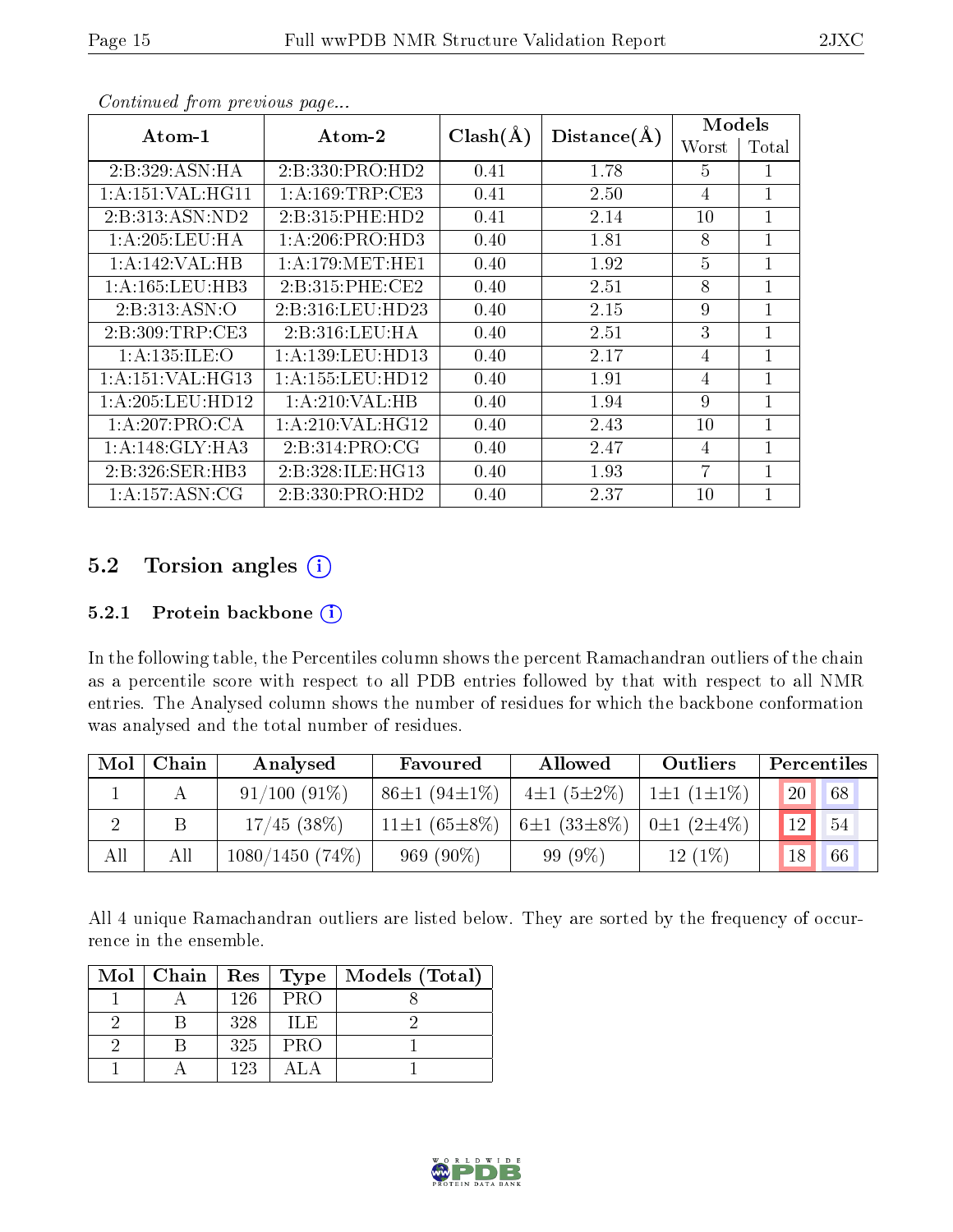#### 5.2.2 Protein sidechains  $(i)$

In the following table, the Percentiles column shows the percent sidechain outliers of the chain as a percentile score with respect to all PDB entries followed by that with respect to all NMR entries. The Analysed column shows the number of residues for which the sidechain conformation was analysed and the total number of residues.

| Mol | Chain | Analysed         | Rotameric                                         | Outliers         | Percentiles     |    |
|-----|-------|------------------|---------------------------------------------------|------------------|-----------------|----|
|     |       | $81/87$ (93\%)   | $75 \pm 2 (93 \pm 2\%)$                           | $6\pm2(7\pm2\%)$ | 19 <sup>°</sup> | 67 |
|     | B     | $16/40(40\%)$    | $14\pm1$ (89 $\pm9\%$ )   2 $\pm1$ (11 $\pm9\%$ ) |                  |                 | 53 |
| All | All   | $970/1270(76\%)$ | 895 (92%)                                         | 75 (8%)          | 16              | 64 |

All 29 unique residues with a non-rotameric sidechain are listed below. They are sorted by the frequency of occurrence in the ensemble.

| Mol            | Chain                   | Res              | Type                      | Models (Total)  |
|----------------|-------------------------|------------------|---------------------------|-----------------|
| $\mathbf{1}$   | $\boldsymbol{A}$        | $209\,$          | LEU                       | 10              |
| $\mathbf{1}$   | $\overline{\rm A}$      | $\overline{125}$ | $\overline{\text{LYS}}$   | $\overline{7}$  |
| $\overline{2}$ | $\overline{B}$          | 310              | ARG                       | $6\phantom{.0}$ |
| $\overline{1}$ | $\boldsymbol{A}$        | 149              | $\overline{\text{ASP}}$   | $\overline{5}$  |
| $\overline{1}$ | $\overline{A}$          | 152              | $\overline{\text{LYS}}$   | $\overline{5}$  |
| $\overline{1}$ | $\overline{\rm A}$      | 124              | VAL                       | $\overline{4}$  |
| $\overline{2}$ | $\overline{\mathrm{B}}$ | 309              | <b>TRP</b>                | $\overline{4}$  |
| $\mathbf{1}$   | $\overline{\rm A}$      | 198              | <b>LYS</b>                | $\overline{4}$  |
| $\overline{1}$ | $\overline{A}$          | 157              | $\overline{\mathrm{ASN}}$ | $\overline{3}$  |
| $\overline{1}$ | $\overline{\rm A}$      | 129              | $\overline{\text{LYS}}$   | $\overline{3}$  |
| $\overline{1}$ | $\overline{A}$          | 181              | $\overline{\text{ASP}}$   | $\overline{2}$  |
| $\overline{1}$ | $\overline{A}$          | 170              | $\overline{\text{GLU}}$   | $\overline{2}$  |
| $\overline{1}$ | $\overline{\rm A}$      | 205              | LEU                       | $\overline{2}$  |
| $\overline{2}$ | $\overline{\mathrm{B}}$ | 313              | $\overline{\text{ASN}}$   | $\overline{2}$  |
| $\overline{1}$ | $\overline{\rm A}$      | $\overline{151}$ | <b>VAL</b>                | $\overline{2}$  |
| $\overline{1}$ | $\overline{\rm A}$      | 163              | $\overline{\text{ASP}}$   | $\overline{1}$  |
| $\overline{2}$ | $\overline{\mathrm{B}}$ | 332              | $\overline{\text{SER}}$   | $\overline{1}$  |
| $\overline{2}$ | $\boldsymbol{B}$        | 329              | <b>ASN</b>                | $\mathbf{1}$    |
| $\overline{1}$ | $\overline{\rm A}$      | 156              | <b>LEU</b>                | $\overline{1}$  |
| $\overline{1}$ | $\boldsymbol{A}$        | 206              | PRO                       | $\overline{1}$  |
| $\overline{2}$ | $\overline{\mathrm{B}}$ | 317              | <b>ASN</b>                | $\mathbf{1}$    |
| $\overline{1}$ | $\overline{\rm A}$      | 159              | $\overline{\text{LYS}}$   | $\overline{1}$  |
| $\overline{2}$ | $\boldsymbol{B}$        | 312              | <b>THR</b>                | $\mathbf{1}$    |
| $\overline{2}$ | $\overline{\mathrm{B}}$ | 326              | $\overline{\text{SER}}$   | $\overline{1}$  |
| $\mathbf{1}$   | A                       | 121              | PRO                       | $\mathbf{1}$    |
| $\overline{1}$ | $\boldsymbol{A}$        | 204              | $\overline{\text{SER}}$   | $\overline{1}$  |
| $\overline{1}$ | A                       | 176              | <b>HIS</b>                | $\overline{1}$  |
| $\overline{2}$ | $\boldsymbol{B}$        | 316              | LEU                       | $\overline{1}$  |

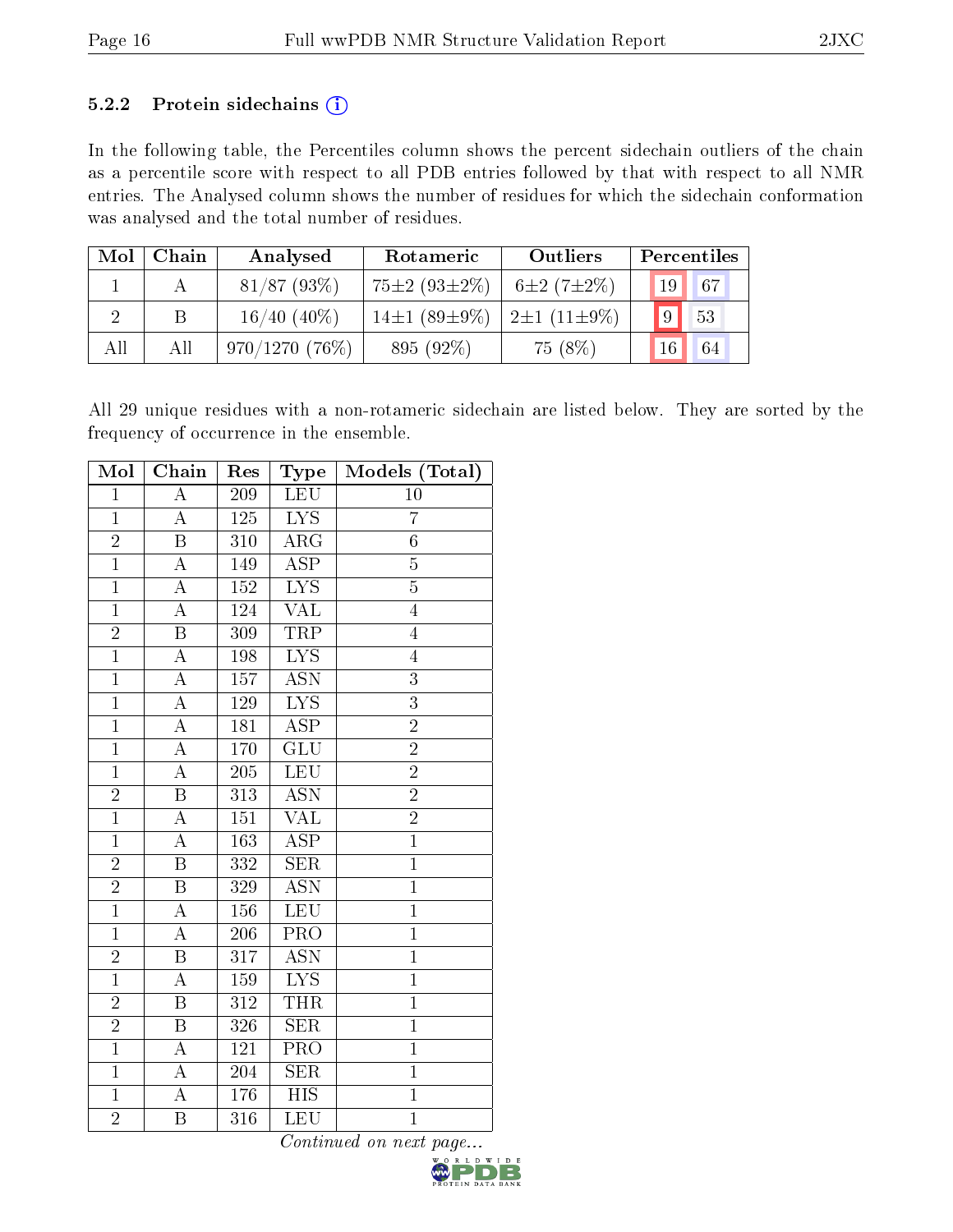Continued from previous page...

|  |     |     | Mol   Chain   Res   Type   Models (Total) |
|--|-----|-----|-------------------------------------------|
|  | 137 | ASP |                                           |

#### 5.2.3 RNA [O](https://www.wwpdb.org/validation/2017/NMRValidationReportHelp#rna)i

There are no RNA molecules in this entry.

#### 5.3 Non-standard residues in protein, DNA, RNA chains (i)

There are no non-standard protein/DNA/RNA residues in this entry.

#### 5.4 Carbohydrates (i)

There are no carbohydrates in this entry.

### 5.5 Ligand geometry  $(i)$

Of 1 ligands modelled in this entry, 1 is monoatomic - leaving 0 for Mogul analysis.

#### 5.6 [O](https://www.wwpdb.org/validation/2017/NMRValidationReportHelp#nonstandard_residues_and_ligands)ther polymers (i)

There are no such molecules in this entry.

### 5.7 Polymer linkage issues  $(i)$

There are no chain breaks in this entry.